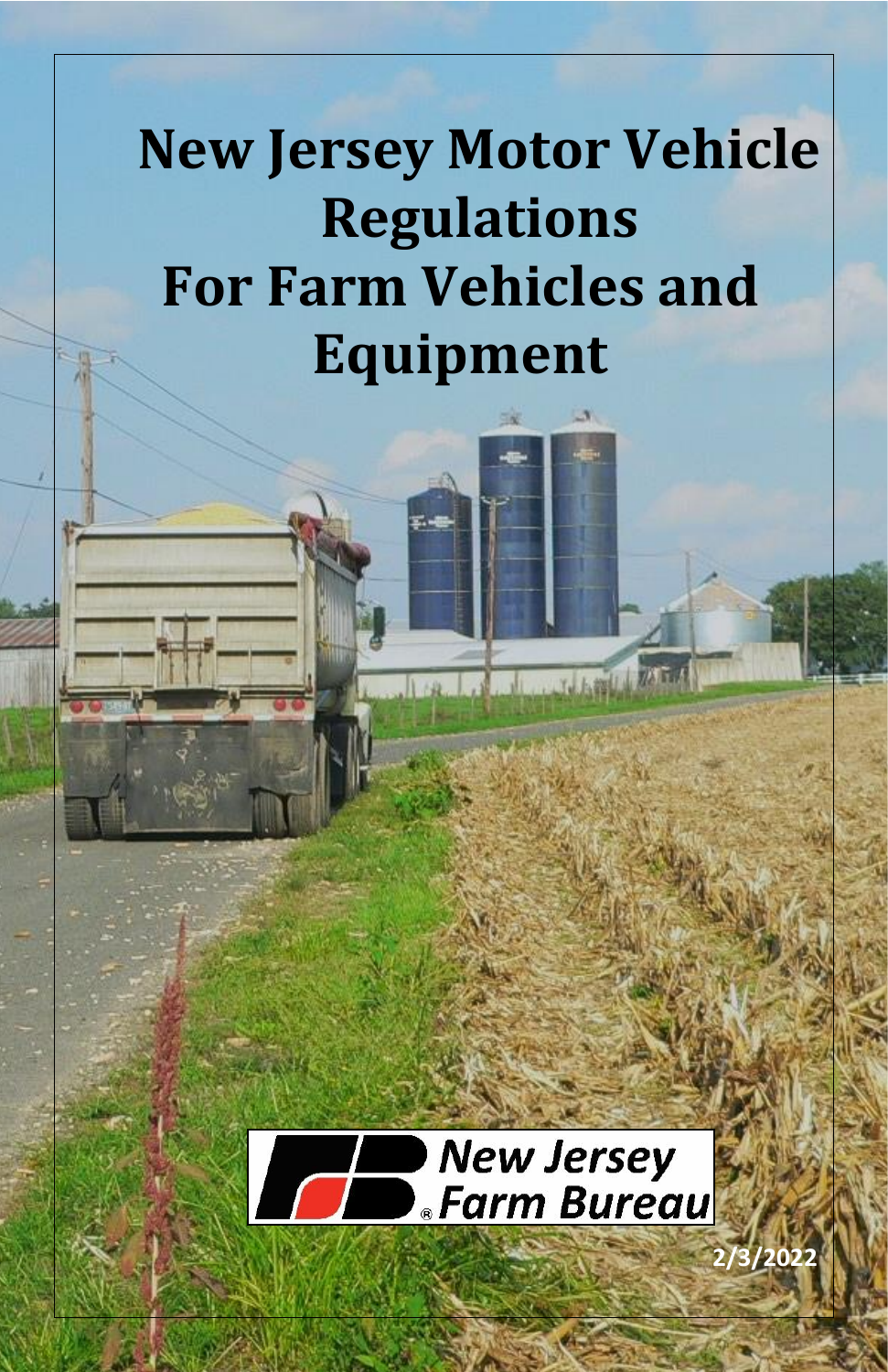# TABLE OF CONTENTS

| FARMER TAGGED VEHICLES 26,000 LBS AND LESS TRAVELING INTRASTATE                                                               |  |
|-------------------------------------------------------------------------------------------------------------------------------|--|
| FARMER TAGGED VEHICLES 26,001LBS AND MORE TRAVELING INTRASTATE                                                                |  |
| MINIMUM AGE REQUIREMENTS MAY APPLY TO DRIVERS OF INTERSTATE<br>OPERATED FARM VEHICLES AND COMBINATIONS OVER 10,000 POUNDS* 20 |  |
|                                                                                                                               |  |
| VEHICLES THAT HAVE TO BE INSPECTED EVERY 2 YEARS FOR EMISSIONS  23                                                            |  |
| VEHICLE EXEMPT FROM PERIODIC DIESEL EMISSIONS TEST (PUFF-TEST) 23                                                             |  |
| FARM EQUIPMENT THAT DOES NOT NEED INSPECTION  24                                                                              |  |
| EQUIPMENT LIGHTING REQUIREMENTS FOR FARM EQUIPMENT AND TRUCKS                                                                 |  |
|                                                                                                                               |  |

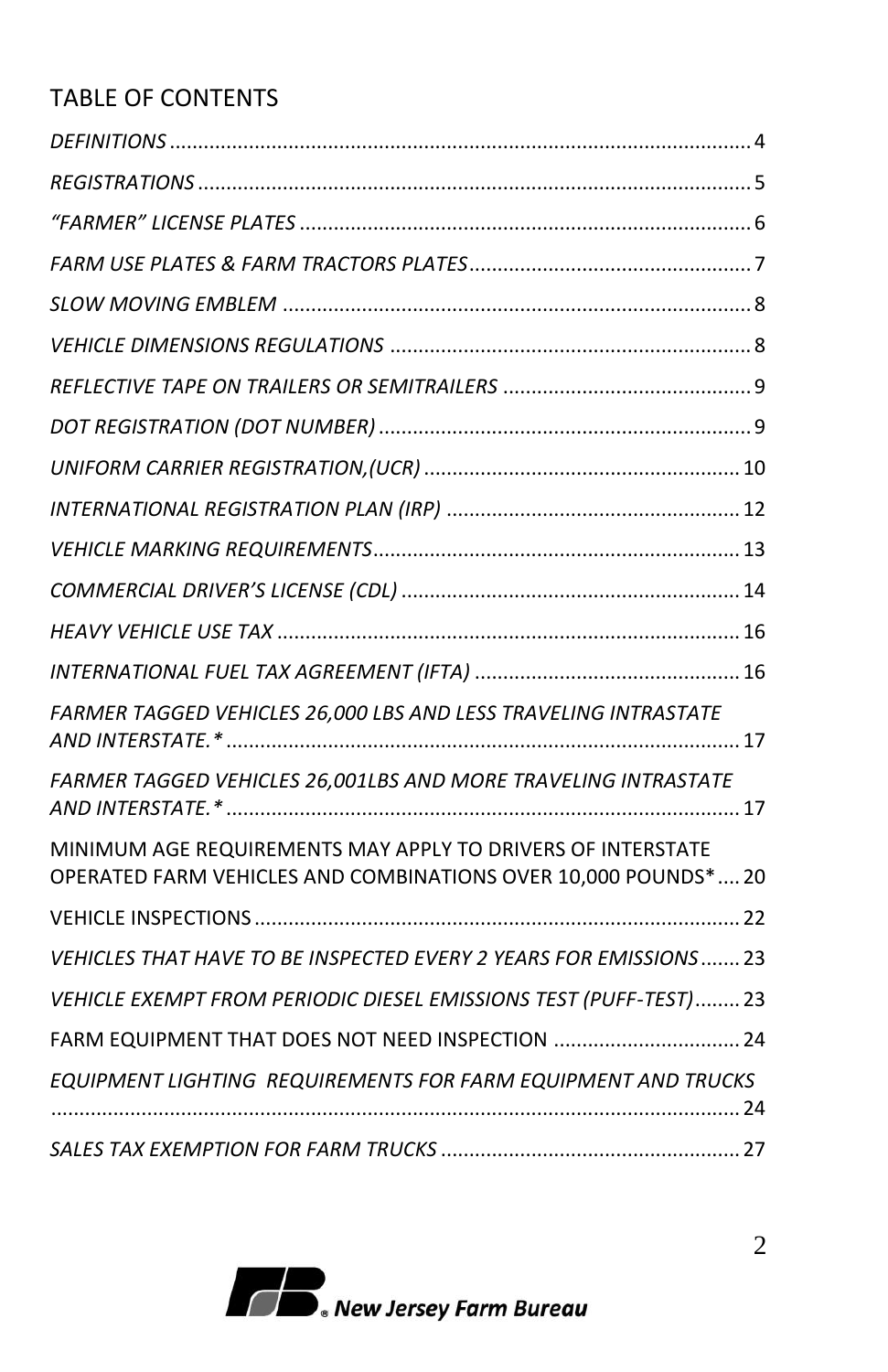# *DISCLAIMER AND RESOURCE*

The information provided in this booklet is for general information purposes only and is designed to help farmers' awareness of the various state and federal truck laws that affect farms. If you have specific questions about a particular situation, consult your attorney or contact one of the resources below:

#### *Federal Resources*

| Federal Motor Carrier Safety Administration(800) 832-5660<br>Federal Motor Carrier NJ Field Office (609) 275-2604                                                                                                                                   |
|-----------------------------------------------------------------------------------------------------------------------------------------------------------------------------------------------------------------------------------------------------|
|                                                                                                                                                                                                                                                     |
| USDOT Number Inquiries: Contact FMCSA at(800) 832-5660                                                                                                                                                                                              |
| <u>New Jersey Resources</u><br>NJ Motor Vehicle Commission http://www.state.nj.us/mvc                                                                                                                                                               |
| Motor Vehicle Commission, Motor Carrier Services, IRP<br>Websitehttp://www.state.nj.us/mvc/Commercial/IRP.htm                                                                                                                                       |
| New Jersey International Fuel Tax Agreement<br>(IFTA) Websitewww.state.nj.us/mvc/Commercial/IFTA.htm                                                                                                                                                |
| New Jersey Department of Transportation Trucking<br>Related Issues Truck/Trailer Registration Inquiries  (609) 633-9400<br>Federal Motor Carrier Safety Regulation Inquiries (609)530-8026<br>Oversize/Overweight Permitting Inquiries(609)530-6089 |

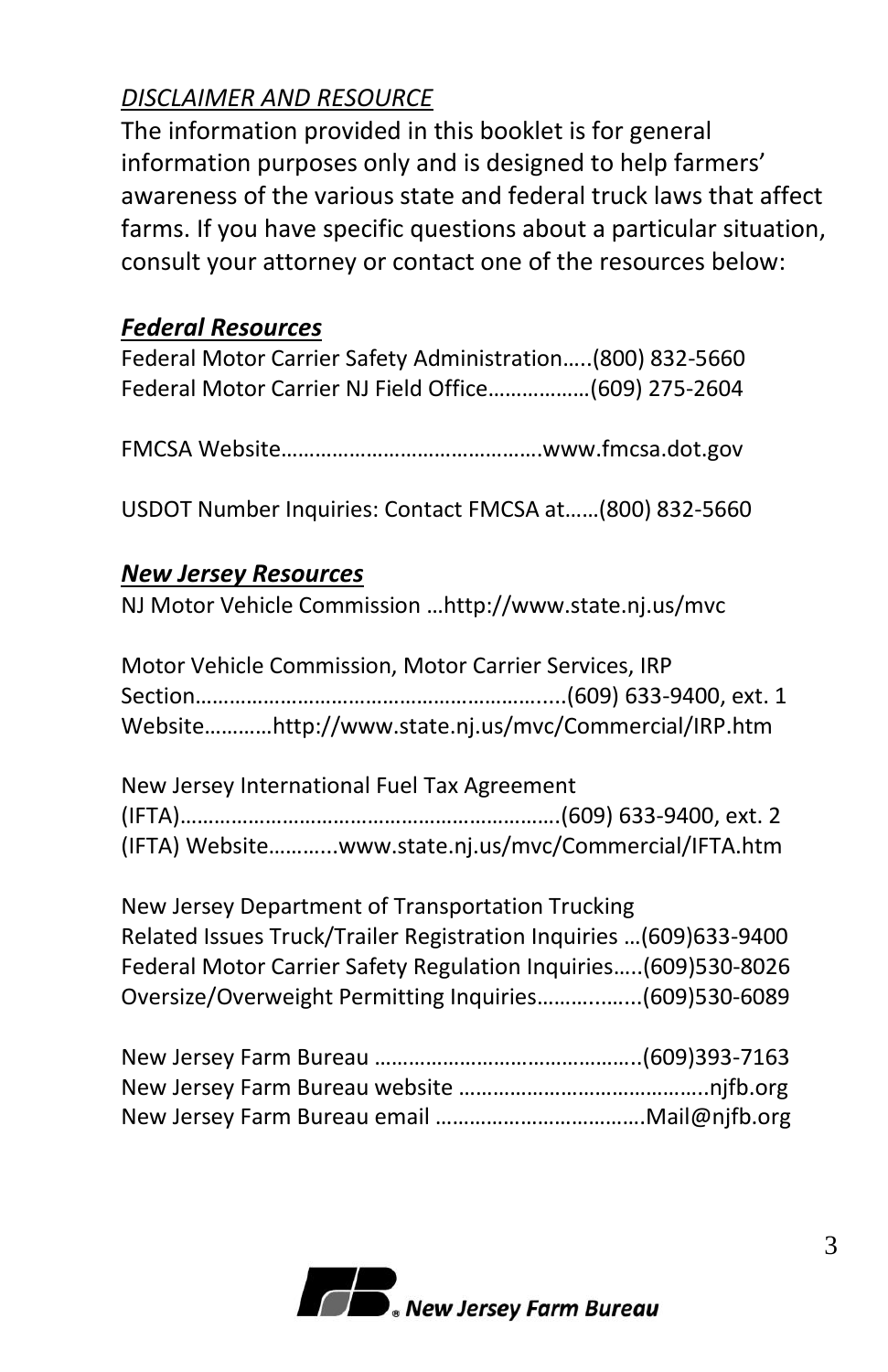# <span id="page-3-0"></span>*DEFINITIONS*

**Covered Farm Vehicle** – means a motor vehicle (including a semi) that is operated by a farm or ranch owner or operator, or the employee or family member of an owner or operator, and is transporting agricultural commodities, livestock, machinery, or supplies to or from a farm or ranch. It does not include a motor vehicle used in the operations of a for-hire motor carrier, but does allow for-hire carriage pursuant to a crop share farm lease agreement or when the tenant is transporting the landowner's share of the crop. The vehicle must be equipped with a special farmer license plate. The vehicle may be operated anywhere in the United States under these circumstances, if the gross vehicle weight or rating (whichever is greater) is 26,001 pounds or less. However, if the vehicle weighs more than 26,001 pounds, operation of the vehicle (and the related exemptions described in this book) are limited to be solely within the state of New Jersey or within 150 air-miles of the farm or ranch if crossing state lines. [49 C.F.R. sec. 390.5].

**Commercial Motor Vehicle** – includes every type of motor driven vehicle used for commercial purposes on the highways, such as the transportation of goods, wares and merchandise, excepting such vehicles as are run only upon rails or tracks and vehicles of the passenger car type used for touring purposes or the carrying of farm products and milk, as the case may be. [N.J.S.A 39:1-1]

## **CDL** - Commercial Driver's License

**Farmer** - means any person engaged in the commercial raising, growing and producing of farm products on a farm not less than five acres in area; the term "farm products" means any crop, livestock or fur products; and the term "farm supplies" means any farm-related supply or repair item. [N.J.S.A. 39:3-25]

**FMCSA** - Federal Motor Carrier Safety Administration

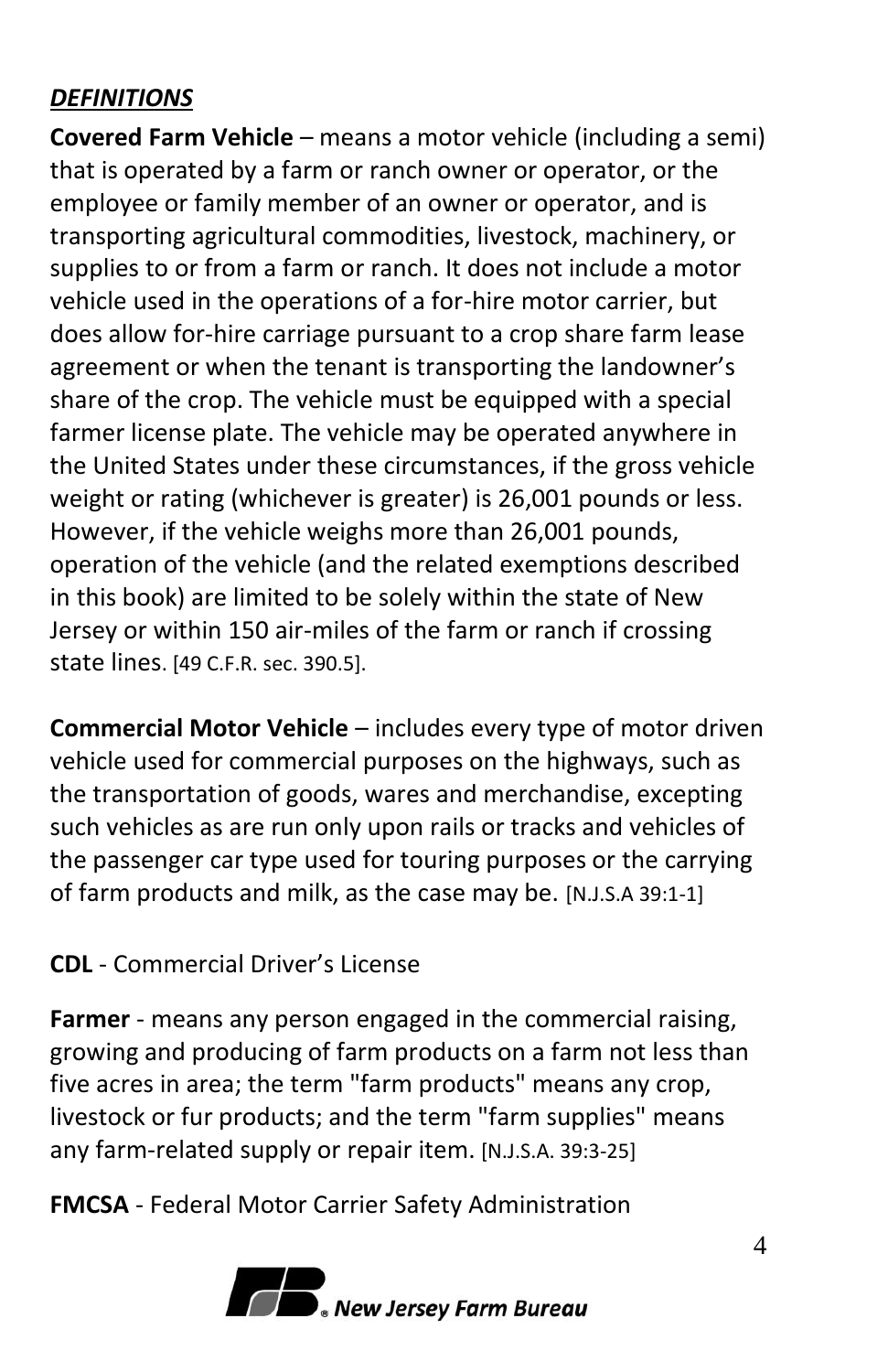**GVW** - Gross Vehicle Weight means the greater of the GVW rating or actual weight inclusive of the load.

**Farm Tractor** - means every motor vehicle designed and used primarily as a farm implement for drawing plows, mowing machines, and other implements of husbandry. [N.J.S.A 39:1-1)

**Farm Truck** – engaged in the carrying or transportation of farm products, and farm supplies, and not engaged in hauling for hire, except for a truck being operated under contract with a municipality to remove snow.

**Slow-Moving** Vehicles- Means a vehicle run as slow speeds less than the maximum speed then and there permissible [(N.J.S.A 39:1- 1]

**Intrastate** - Any goods transported within the boundaries of the state of New Jersey (except river ports).

**Interstate** - Any load or shipment that has or will be crossing state lines.

**USDOT** - United States Department of Transportation

# <span id="page-4-0"></span>*Registrations*

Person is eligible for certain motor vehicle registrations and plates at reduced rates if they meet the eligibility requirements under the definition of "Farmer".

In order to obtain farm plates, individual must obtain a "farmer certificate" of eligibility from their County Agricultural Extension Service. The Motor vehicle commission does not issue certificates.

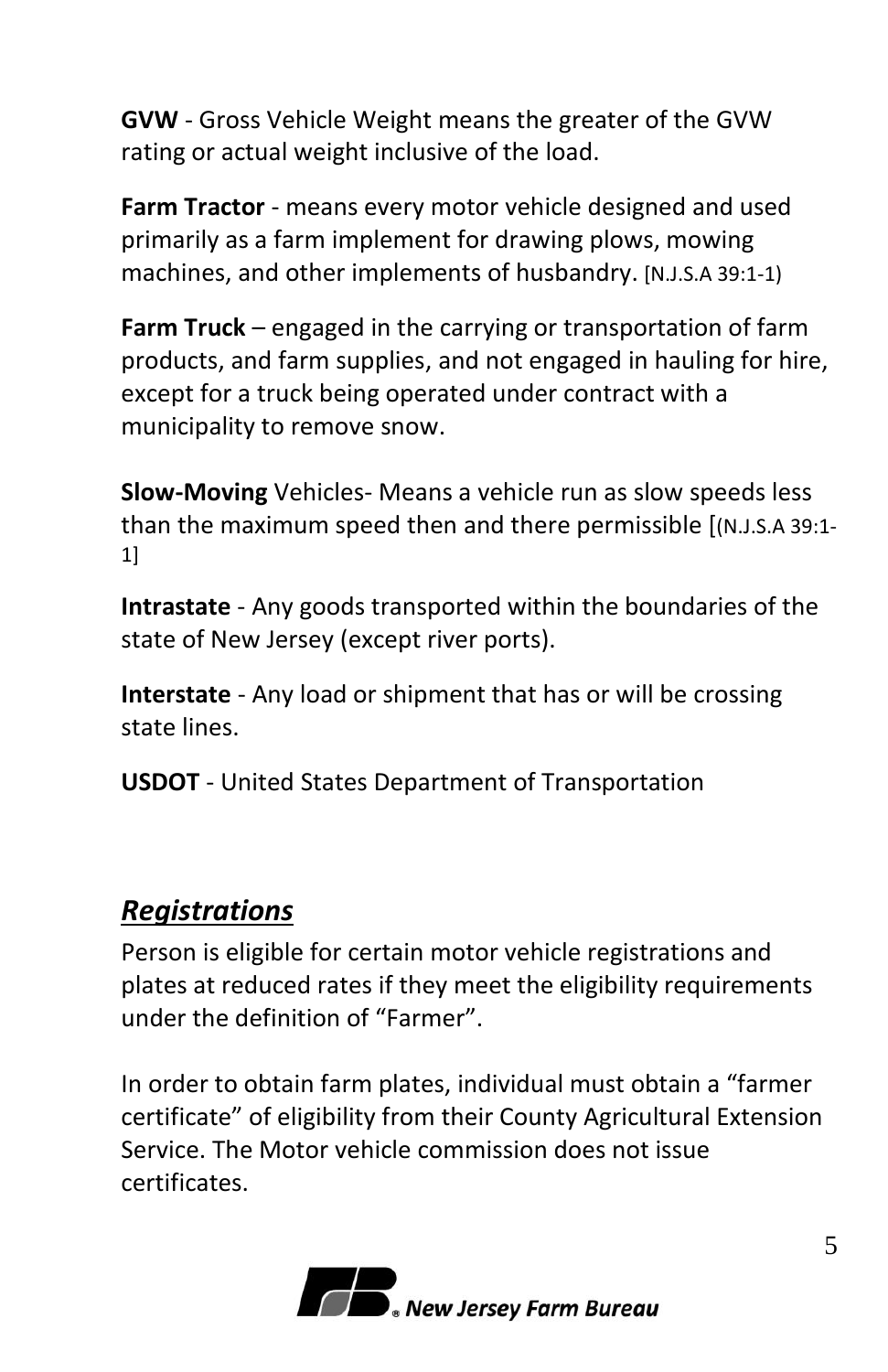### <span id="page-5-0"></span>*"Farmer" License Plates*

- [N.J.S.A. 39:3-25] allows "Farmer" plates for trucks, vans, sport utility vehicles, or similar vehicles engaged in the carrying or transportation of farm products, and farm supplies, and not engaged in hauling for hire, except for a truck being operated under contract with a municipality to remove snow.
- Vehicles with "Farmer" plates can now be used for personal use. [N.J.A.C. 13:21-12.8] prohibits a vehicle with 'Farmer' plates towing a farm implement to travel on any highway that is a part of the National System of Interstate and Defense Highways, or any highway designated a freeway or parkway.
- NJ law requires every vehicle use for commercial purposes, including "farmer" and "farm use plates", to display the name and municipality no less than three inches high. Commercial motor vehicles with a gross vehicle rating or combined gross vehicle weight rating of 26,001 pounds or more must also display the GVWR.
- The term "farmer" as used in this section means any person engaged in the commercial raising, growing, and producing of farm products on a farm not less than five acres in area; the term "farm products" means any crop, livestock, or fur products; and the term "farm supplies" means any farmrelated supply or repair item.
- As used in this section, the term "sport utility vehicle" means any vehicle that is designed to be used both on and off roadways and is equipped with available all wheel drive and raised ground clearance.

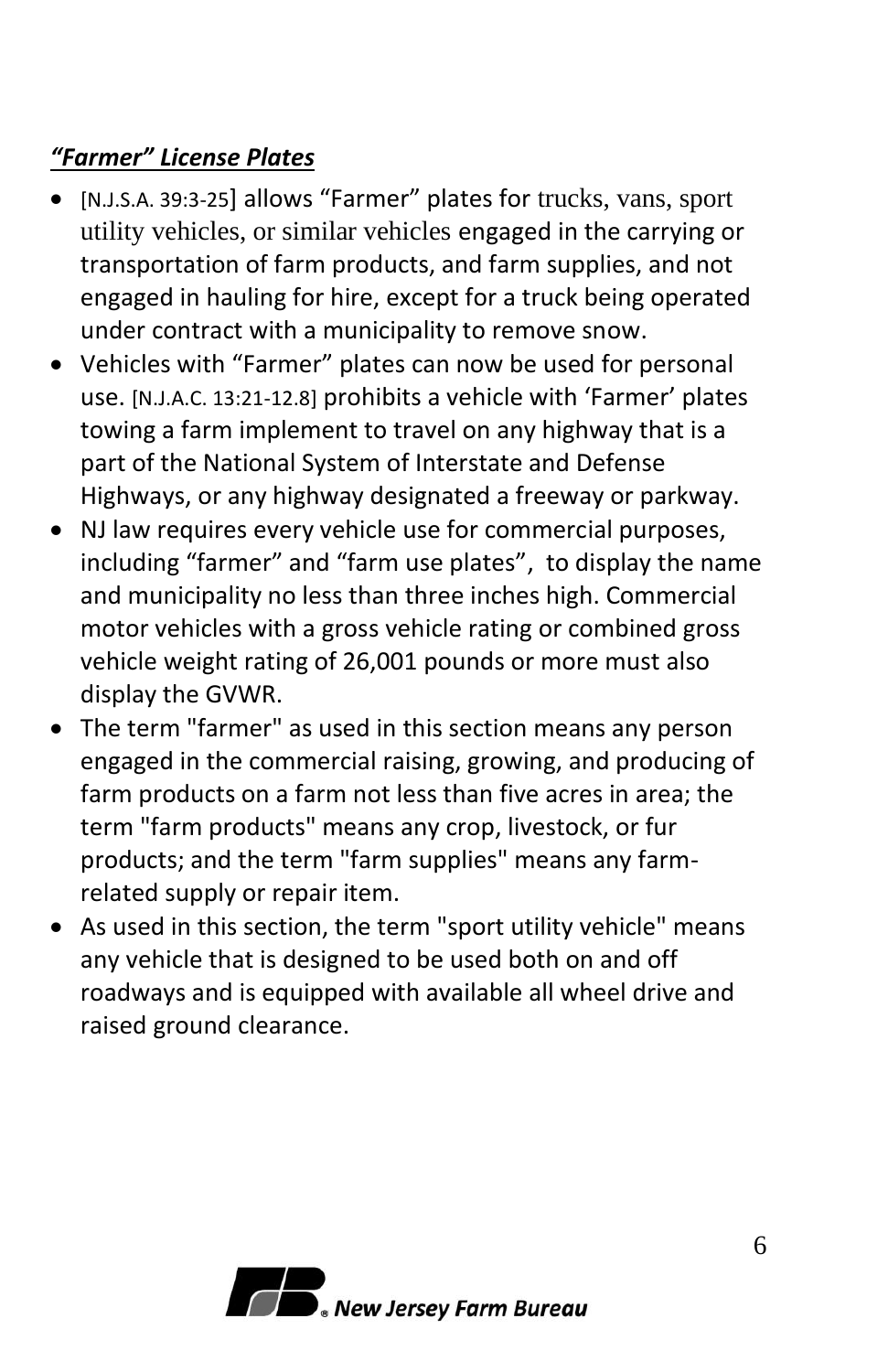# <span id="page-6-0"></span>*Farm Use Plates & Farm Tractors Plates*

- Under N.J.S.A. 39:24, "Farm Use" plates can be issued for farm machinery or farm implements to travel on public highways from one farm to another farm.
- No vehicle registered pursuant to this section shall be operated on a public highway at any time from sunset to sunrise, except a vehicle being operated under contract with a municipality to remove snow or a vehicle equipped with proper safety lighting during the three hours before sunrise and the three hours after sunset.
- The vehicle is limited to travel less than 50 miles from the farm.
- Motor vehicle regulations governing vehicles with "Farm Use" plates can be found in N.J.A.C. 13:21 et. seq. Under [N.J.S.A. 39:3-24(c)],
- Motor vehicles, not for hire, which are used exclusively as farm tractors, traction equipment, farm machinery, or farm implements which cannot be operated at a speed in excess of 35 miles per hour shall not be required to be registered under [N.J.S.A. 39:24].

Farm use and Tractors described above shall grant priority of the road to other vehicular traffic. [N.J.A.C 13:21-12.7]

Farm tractors, machinery or traction equipment shall not operate on public roads when visibility is limited to 500 feet or when hazardous road conditions exist [13:21-12.3(b)]

Exemption Any drawn vehicle operated in combination with a "Farmer" truck ,"Farm Use" or "tractor" on a public highway does not need to be separately registered. [N.J.S.A 39:3-24]

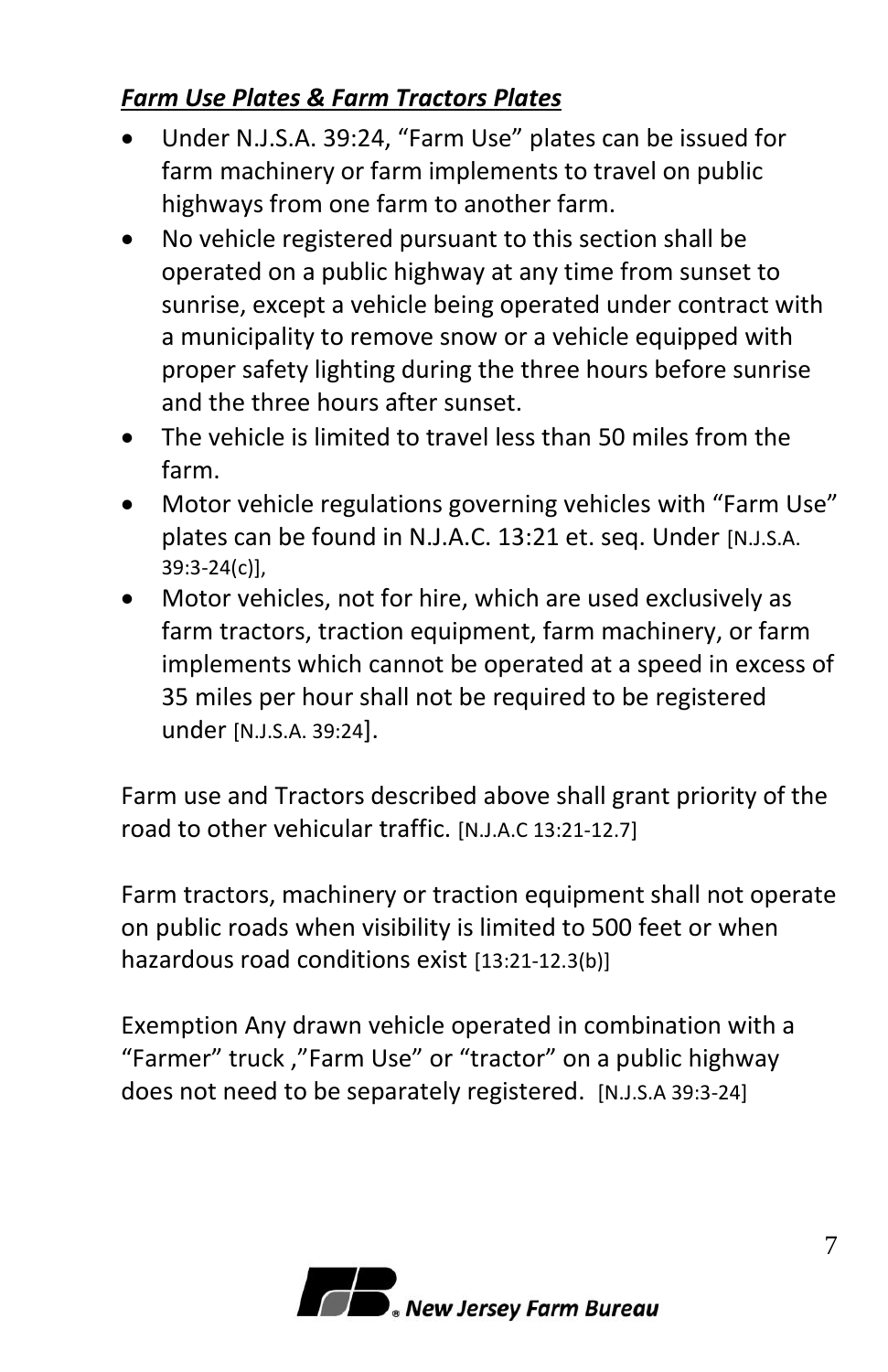Note: Farm Vehicles with Farmer, Farmer Use, and Tractor plates are considered to be a special category within the "Commercial" registration.

Off-road motor vehicles such as ATV and UTV (gator type vehicles) cannot be licensed because they do not meet the engineering specifications. Therefore, are not eligible to receive farm license plates.

# <span id="page-7-0"></span>*Slow Moving Emblem*

Any motor vehicle, not for hire, used exclusively as a farm tractor, traction equipment, farm machinery, or farm implement and any farm tractor, traction equipment, farm machinery, or farm implement drawn by a motor vehicle is required to affix a slow-moving vehicle emblem to the rear of the vehicle when operated on the roadways of the state. The emblem shall be triangular-shaped, red and fluorescent orange not less than 16 inches wide and 14 inches high and centrally affixed to the rear of the vehicle, two (2) to six (6) feet above the ground, measured from the lower edge of the emblem.

# <span id="page-7-1"></span>*Vehicle Dimensions Regulations*

Vehicles may not be operated on a highway when the vehicle, including load, exceeds a maximum width of 8 feet and/or maximum overall length exceeds 50 feet unless such operation is in compliance with the following safety regulations concerning vehicles in excess of these regulatory dimensions:

Any farm vehicle, implement or machinery, including load, which exceeds eight feet in width and/or 50 feet in length shall display four red flags, one each on the outside extremities of the vehicle, both front and rear:

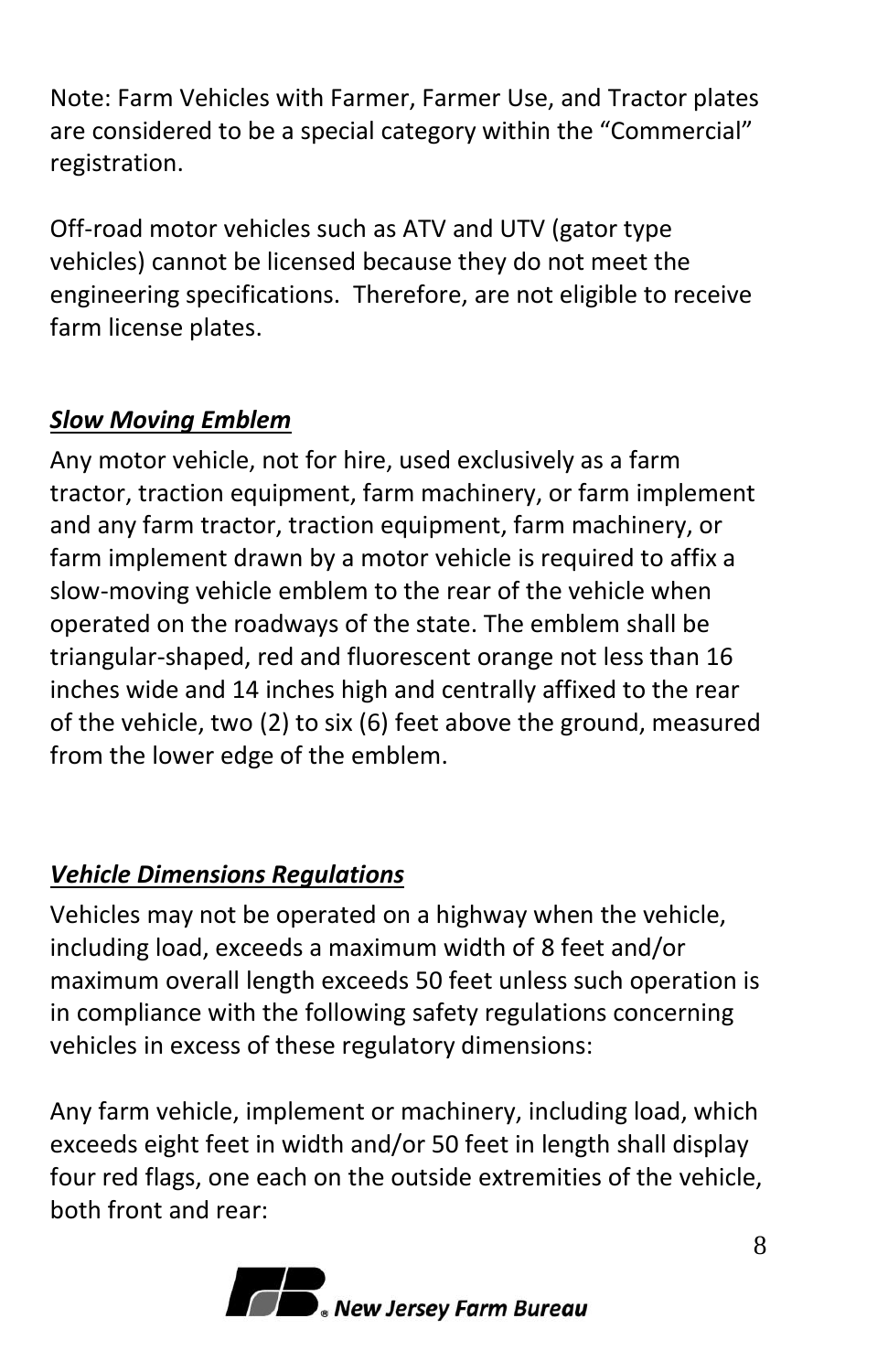- 1. Such flags shall measure not less than 18 inches square.
- 2. The top edge of the flags shall not be less than 48 inches from the surface of the roadway.

Any farm vehicle implement or machinery and/or load which exceeds 12 feet in width and/or 60 feet in length will, in addition to the red flags provided for in (a) above, require one escorting vehicle when operating on a highway.

Farm vehicles, implements or machinery towed by a farm tractor shall be connected to the motor propelled vehicle or to the vehicle to which it is immediately attached, by at least one chain in addition to the hitch bar, of sufficient strength to hold the motor drawn vehicle on a hill if the hitching bar becomes disconnected. [N.J.A.C 13:21-12.6]

# <span id="page-8-0"></span>*Reflective Tape on Trailers or Semitrailers*

All trailers and semitrailers with an overall width of 80 inches or more and a GVWR of 10,001 pounds or more must have reflective sheeting or reflex reflectors in federally mandated colors and patterns. For the appropriate location of the material on trailers, visit the web at www.fmcsa.dot.gov/ and link with regulation [49 C.F.R. sec.393.13].

# <span id="page-8-1"></span>*DOT Registration (DOT Number)*

Farmer tagged trucks are required to register with Federal Motor Carriers Safety Administration (FMCSA) for a DOT number for **interstate** travel. All commercial vehicles required to have a DOT number must display their name and USDOT number on both sides of the power unit. NJ **does not** require a DOT number for

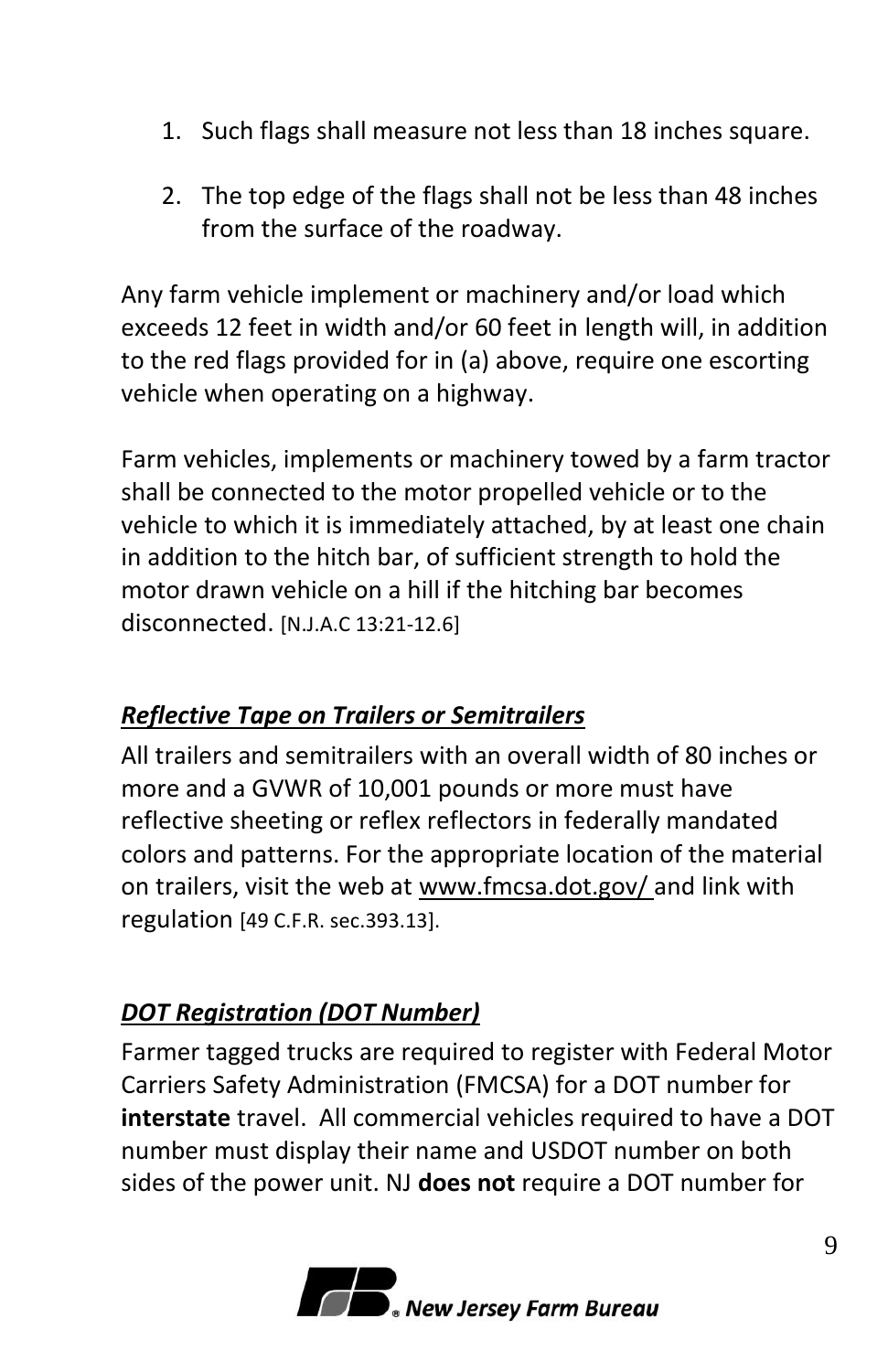**intrastate** travel, so the requirement only applies to interstate travel provided the farm vehicle is operating:

- In intrastate commerce;
- Is used or operated wholly within a municipality or a municipality's commercial zone;
- Is not transporting hazardous material(s) in a quantity requiring hazardous material(s) placarding; and
- Is not displaying hazardous material(s) placarding.

For more details visit www.fmcsa.dot.gov and view the vehicle marking regulations. [49 C.F.R. sec.390.21] The easiest way to register for a USDOT number is online, visit

https://www.fmcsa.dot.gov/ and search for DOT registration. There is no fee to register for a USDOT number for intrastate travel but there is a fee for interstate travel.

If you meet any of these three types of vehicles you need a DOT number

- Type 1 GVWR, GCWR, GVW or GCW 10,001 or more pounds
- Type 2 Eight or more passengers, including the driver, for compensation
- Type 3 Sixteen or more passengers, including the driver or
- Type 4 Used to transport material found by the secretary of Transportation to be hazardous under 49U.S.C. 5103 and transported in a quantity requiring placarding under regulations prescribed by the Secretary under 49 CFR, subtitle 8, Chapter 1, Subchapter C.

# <span id="page-9-0"></span>*Uniform Carrier Registration,(UCR)*

Any vehicle 10,001 pounds or more that travels interstate must register with the Uniform Carrier Registration (UCR). Under UCR any power units or trailers that travel interstate are assessed a UCR fee. Motor carriers, motor private carrier(includes farm vehicles), freight forwarders, leasing companies and brokers based in the United States, Canada, Mexico, or any other country that operate in interstate or international commerce in the United States must register under the UCR program, through which, carriers pay UCR fees through their base states on behalf

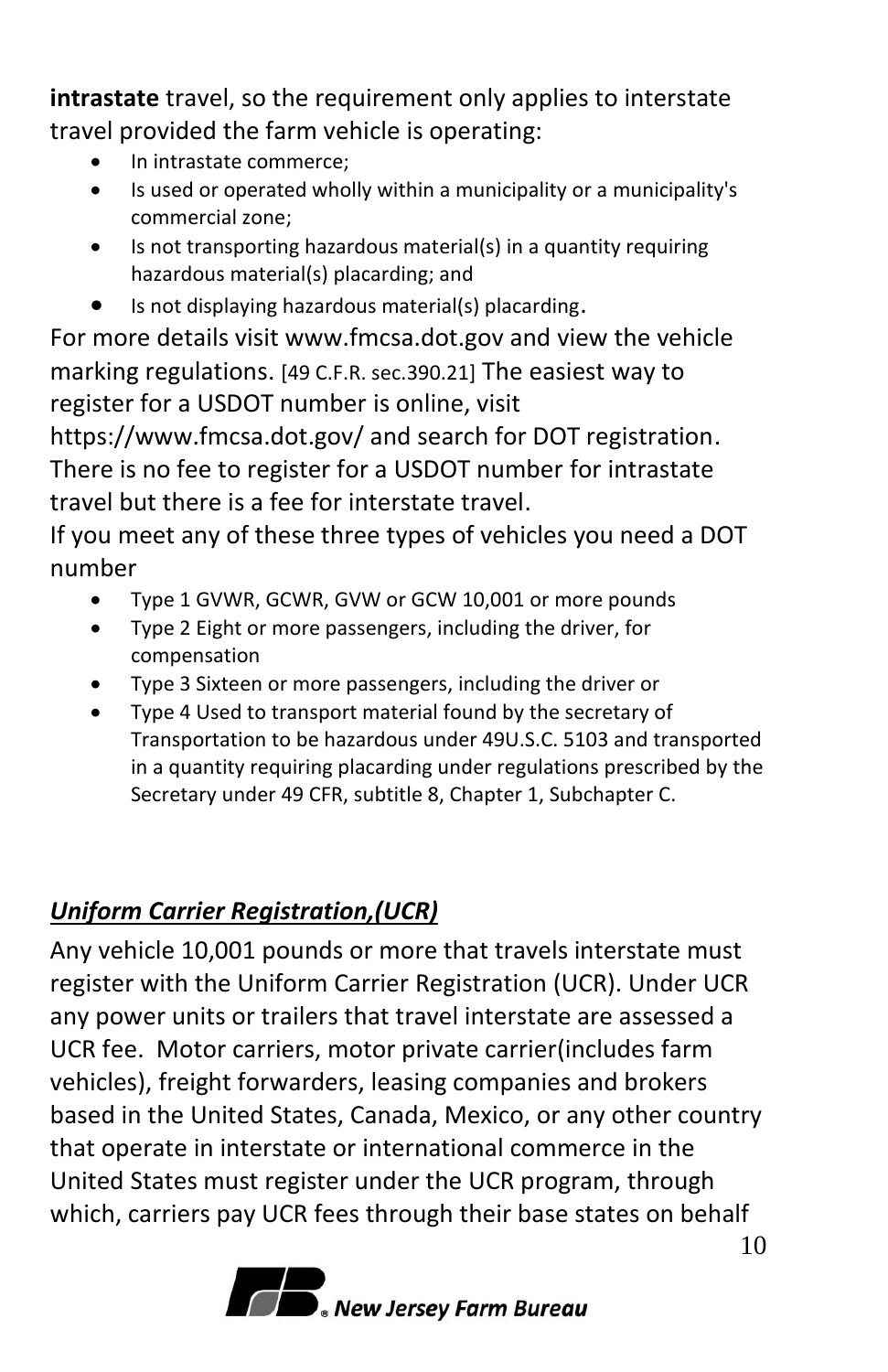of all participating states. If you are an interstate carrier based in a non- participating state, you still must comply, and a base state will be assigned to you. New Jersey is not a participating state so NJ carrier must choose another state to register with.

#### *The Following 41 States Currently Participate:*

*Alaska, Alabama, Arkansas, California, Colorado, Connecticut, Delaware, Georgia, Idaho, Illinois, Indiana, Iowa, Kansas, Kentucky, Louisiana, Maine, Massachusetts, Michigan, Minnesota, Mississippi, Missouri, Montana, Nebraska, New Hampshire, New Mexico, New York, North Carolina, North Dakota, Ohio, Oklahoma, Pennsylvania, Rhode Island, South Carolina, South Dakota, Tennessee, Texas, Utah, Virginia, Washington, Wisconsin, West Virginia*

UCR fees are based on the total number of vehicles operated by a carrier. Trailers are not counted as vehicles. The number of commercial motor vehicles for purposes of determining carrier UCR fees is the number of self-propelled commercial motor vehicles the carrier reported in the most recent Form MCS-150 filed with the FMCSA. Interstate motor carriers must update their MCS-150 record at least every two years by filing a biennial report.

Entities not required to register under the UCR program include:

• USDOT registrants (usually owner-operators that do not have interstate authority) under the PRISM program; purely intrastate carriers, that is, those that do not engage in interstate transportation across state lines or otherwise operate in interstate commerce.

To register for UCR and more information visit this link: https://plan.ucr.gov/

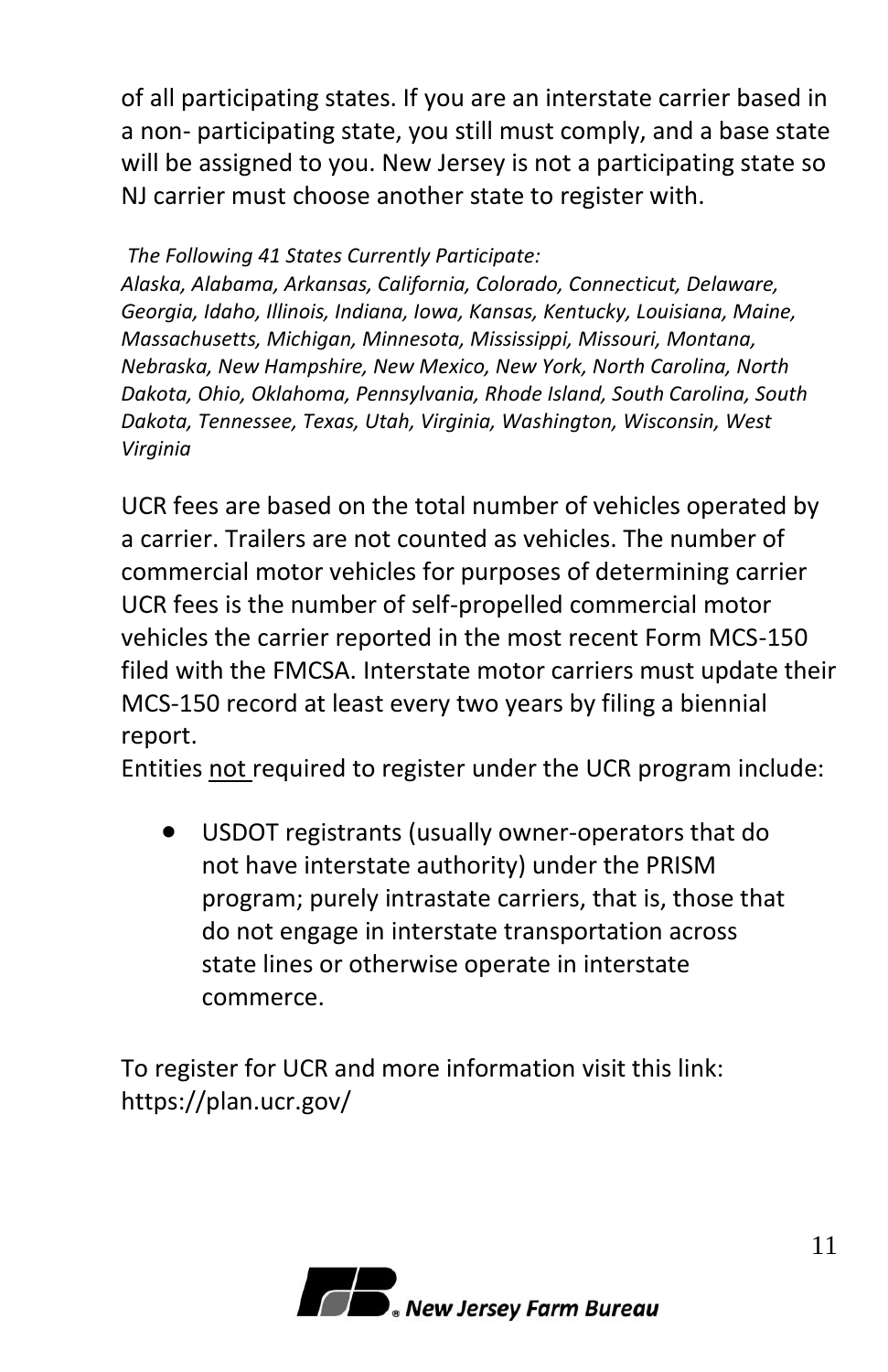# <span id="page-11-0"></span>*International Registration Plan (IRP)*

IRP is a cooperative agreement for registering vehicles that travel interstate (between states). Commercial vehicles based in NJ will register with the NJ's Motor Carrier Unit and are issued one apportioned plate (or set of plates) and one cab card that lists all of the states for which the vehicle is authorized to travel. IRP covers apportioned vehicles used for transportation of persons for hire or designed, used or maintained primarily for the transportation of property and:

- 1) is a power unit having two axles and a gross vehicle weight or registered gross vehicle weight in excess of 26,000 lbs.;
- 2) or is a power unit having three or more axles, regardless of weight; or is used in combination, when the weight of such combination exceeds 26,000 lbs. Commercial vehicle displaying restrictive plates, such as 'Farmer' plates, are exempt from IRP.

**NOTE:** An agreement was signed between New Jersey and Delaware, New York and Pennsylvania in which they recognize New Jersey's 'Farmer' plate exemption. New Jersey views 'Farmer" plates as commercial plates (restricted plates). Farmers are encouraged to keep copies of the agreement in the vehicle. Visit

http://www.nj.gov/agriculture/divisions/md/prog/farmermotorv ehicles.html#9 for a copy of the agreements. For additional information concerning IRP, contact the Motor Carrier Unit, IRP Section, at (609) 633-9399 or visit www.state.nj.us/mvc and search IRP.

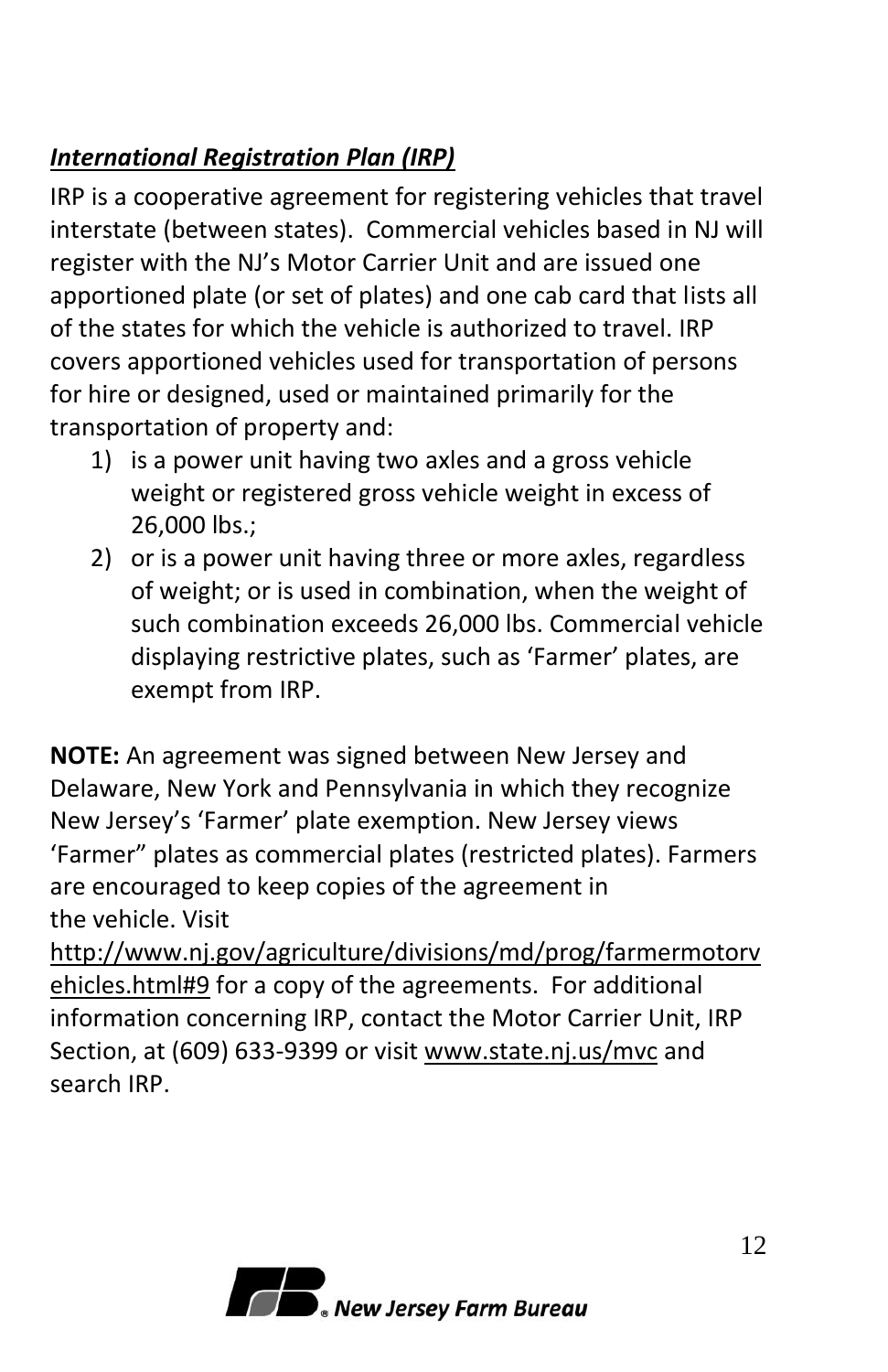## <span id="page-12-0"></span>*Vehicle Marking Requirements*

| Requirement                                                     | Regulation                                          | How to Comply                                                                                                         |  |
|-----------------------------------------------------------------|-----------------------------------------------------|-----------------------------------------------------------------------------------------------------------------------|--|
| Display<br><b>USDOT</b><br>number                               | 49CRF<br>$390.21(a)$ (b)<br>(c)                     | USDOT number must be<br>displayed on both sides of<br>the vehicle, contrasting<br>colors and visible up to 50<br>feet |  |
| Display legal<br>trade name                                     | 49CRF<br>390.21(a)(b)<br>(c)N.J.S.A. 39:4-<br>46(a) | Displayed on both sides of the<br>vehicle, contrasting colors and<br>three-inch letter height                         |  |
| Display<br>municipality<br>of principal<br>place of<br>business | N.J.S.A. 39:4-<br>46(a)                             | Displayed conspicuously with,<br>contrasting colors and three-<br>inch letter height                                  |  |
| Display<br>GVWR*                                                | N.J.S.A. 39:4-<br>46(b)                             | Displayed conspicuously with,<br>contrasting colors and three-<br>inch letter height                                  |  |

\*GVWR must be displayed if GVWR, GCWR or registered weight is greater than 26,000 lbs.

#### *Agricultural License*

- You must be between 16 and 17 years old
- Permit or licensed driver may only drive vehicles registered under the provisions of R.S.39:3-24 and R.S.39:3-25.(Farmer or farm use plates)
- Present a letter of authorization from a parent or guardian
- Pass the 6-point ID requirements
- Pass the knowledge and vision tests to validate your permit. You can study by reading the Driver Manual

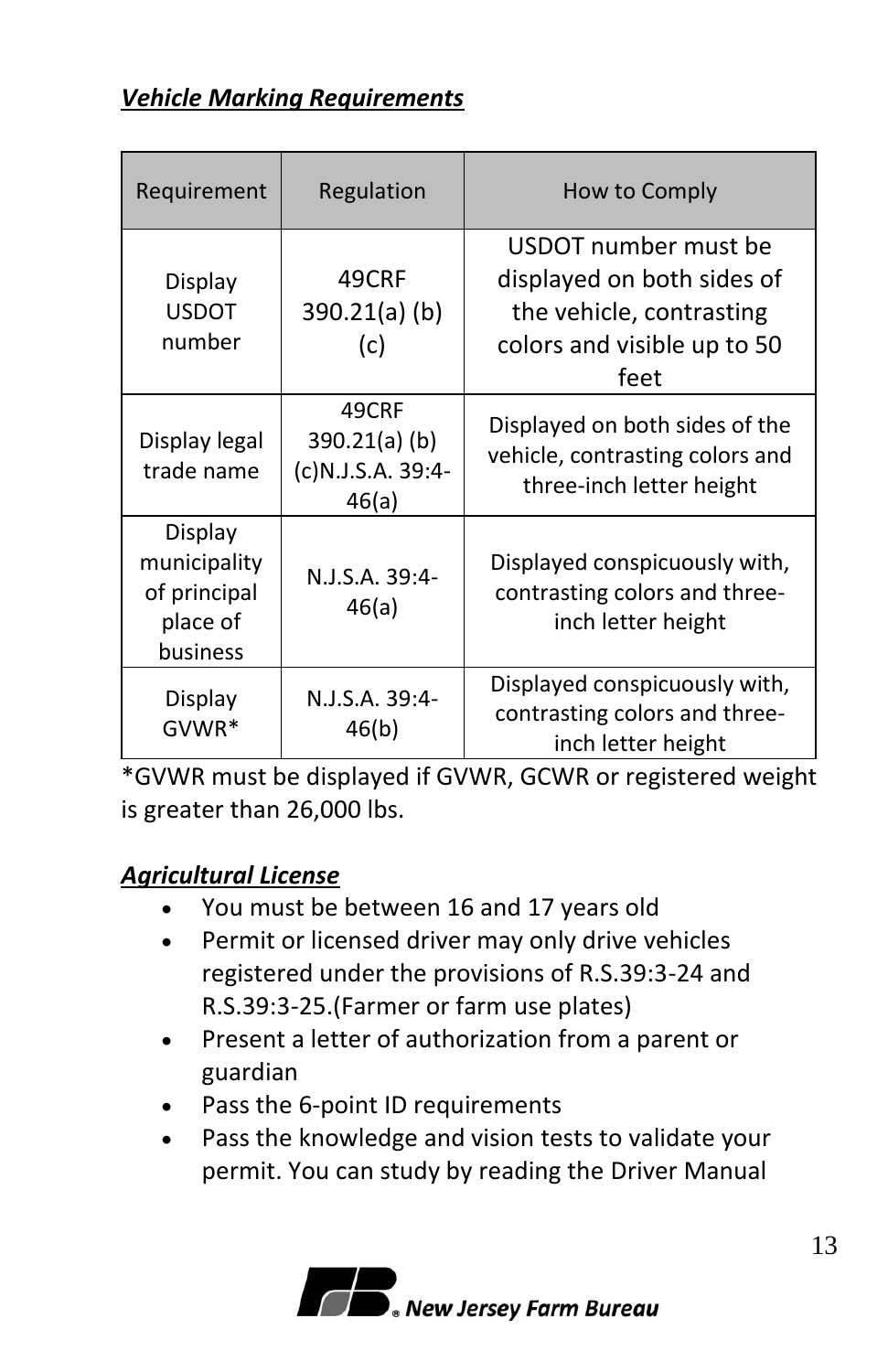- Successfully complete an approved minimum six-hour behind-the-wheel driver training course
- Schedule a road test. \* You must wait a mandatory 20 days before taking the test
- Pass the road test\*
- Take your permit, ride slip and score sheet to an MVC Agency to receive your license
- No driving between 11pm and 5am
- Display a reflectorized decal on each license plate (front/back)
- Once you are 17 years old, you can visit an MVC Agency and pass 6 point ID to exchange your agricultural license for a Provisional, restricted license valid for one year from date of issuance

# *\*Road test vehicle must have agricultural plates.*

No person shall drive any motor vehicle, truck- trailer or farm tractor or bus on or across any public highway unless he/she had a valid driver's license. [N.J.A.C 13:21-13.2]

# <span id="page-13-0"></span>*Commercial Driver's License (CDL)*

If a farmer is traveling intrastate, within 150 miles of their farm and not hauling for hire, Federal regulations and NJ's statute [N.J.S.A. 39:3-10(k)] exempt farmers from CDLs. However, the federal regulations require that a reciprocity agreement must be in place for the exemption to be recognized during interstate travel. New Jersey has a reciprocity agreement with Delaware and Pennsylvania recognizing the CDL exemption. Farmers are encouraged to keep a copy of the exemption in their vehicle. The agreements can be downloaded by visiting

www.nj.gov/agriculture/divisions/md/prog/farmermotorvehicles .html#9. For more information on the regulations governing Federal CDL licensing, visit the web at www.fmcsa.dot.gov . A commercial motor vehicle means any self-propelled or towed

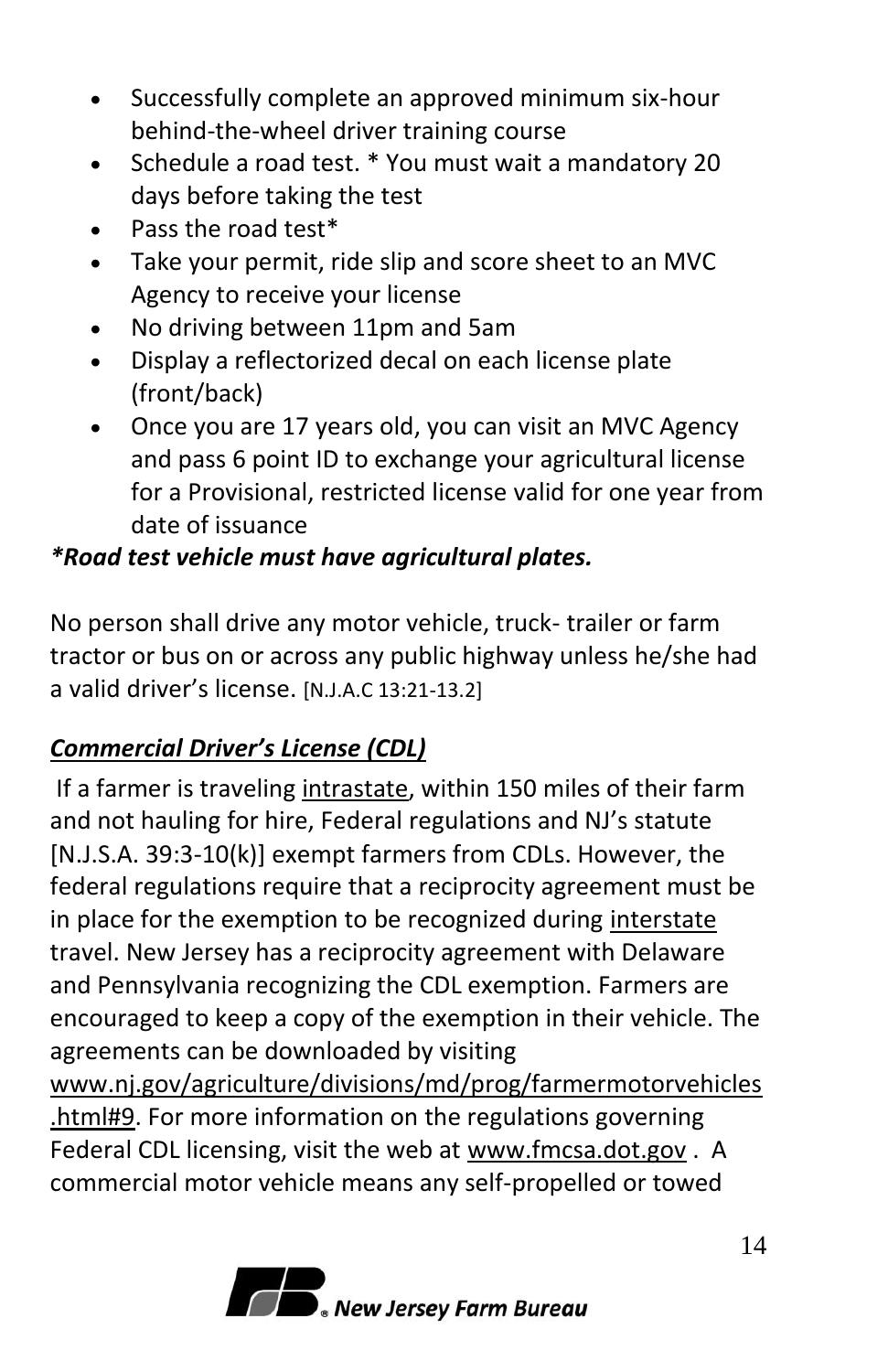motor vehicle used on a highway in interstate commerce to transport passengers or property when the vehicle;

- 1) has a GVWR or gross combination weight rating, or gross vehicle weight or gross combination weight of 26,001 pounds or more; whichever is less or
- 2) is designed or used to transport more than 8 passengers (including driver) for compensation;
- 3) is designed or used to transport 16 or more passengers, including driver, and is not used to transport passengers for compensation

Drivers of "Covered farm Vehicle" are exempt from the following requirements if they are within 150 miles of the farm. (49 CFR 390.39)

49 CFR Part 383: Commercial Driver's License Standards; Requirements and Penalties\*

49 CFR Part 382: Controlled Substances and Alcohol Use and Testing\*

49 CFR Part 391: Subpart E: Physical Qualifications and Examinations\*

49 CFR Part 395: Hours of Service\*

49 CFR Part 396: Inspection, Repair and Maintenance\*

\* The information provided does not preempt standards and requirements that apply to vehicles and drivers of vehicles that carry hazardous materials in quantities that require the vehicle to display hazmat placards.

Drivers that have a CDL license must submit their Medical Certificate to the NJ Motor Vehicle commission with the "CDL Holder Self Certification" form. For those that drive Farmer plated trucks this required form also notifies the division that you only operate "farmer" plated trucks within 150 miles and do not need to submit medical certificate to the state. So drivers of

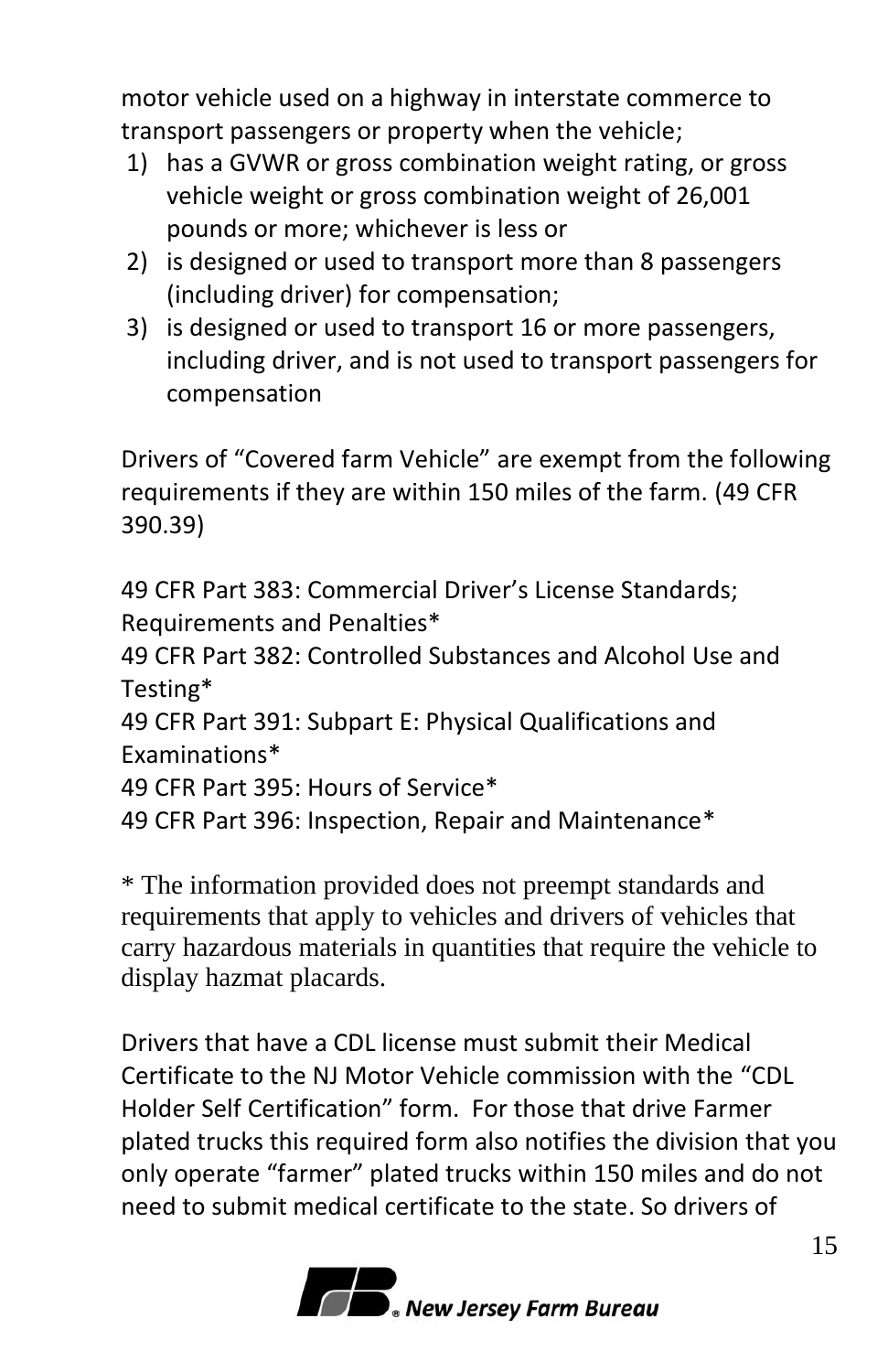Farmer tagged vehicles must send this in if they have a CDL License.

A driver of a bus or migratory farm worker vehicle engaged in transportation of migrant workers must be 21 years old and licensed as a chauffeur in his state or country of residence If state or country of residence does not require the license of chauffeurs, he must have an operator's license in the home state or country. [N.J.A.C 13:21-13.2]

# <span id="page-15-0"></span>*Heavy Vehicle Use Tax*

To be subject to the tax vehicles must:

- 1. Be designed for moving a load over public highways including busses trucks truck tractors trailers and semi trailers.
- 2. Have taxable gross weight of 55,000lbs of more
- 3. Be registered for highway use
- 4. Be used on a public highway

Registered farm vehicles (55,000 pounds of more which travel 7,500 miles or less are not subject to federal tax. Farmers who qualify should file IRS form 2290 in order to establish their exempt status with the IRS.

In order to renew state registration for vehicles 55,000lbs or more, vehicle owner must file for the exemption.

# <span id="page-15-1"></span>*International Fuel Tax Agreement (IFTA)*

The International Fuel Tax Agreement is an agreement among states and Canadian Provinces to simplify the reporting of fuel taxes by inter-jurisdictional and interstate motor carriers. **"Farmer" plated Vehicles are exempt from IFTA registration if the truck does not leave NJ.** 

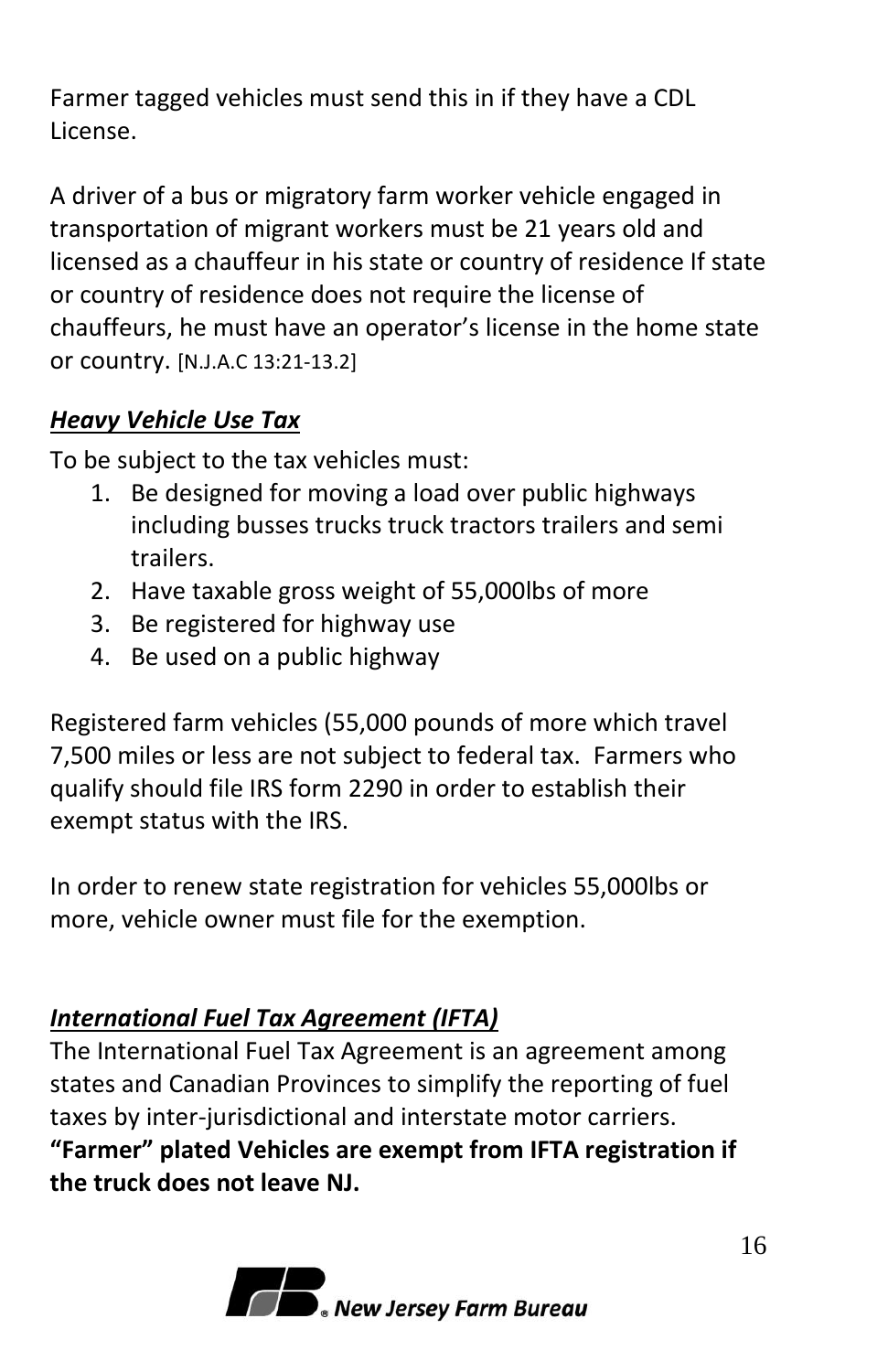IFTA registration is required for commercial vehicles used to transport people or property, whose base jurisdiction is in NJ and meets the following requirements,

- 1. Have two axles and a gross vehicle weight or registered gross vehicle weight exceeding 26,000 pounds; or
- 2. Have three or more axles, regardless of weight; or
- 3. Are used in combination when such combination exceeds a gross vehicle weight or registered gross vehicle weight of 26,000 pounds

If a Farmer tag vehicle leaves the state of NJ they may be required to register with IFTA. To find out if you are required to register for the state you will be traveling in contact NJMVC IFTA unit (609) 633-9400. See NJMVC website for more information for IFTA requirements.

https://www.state.nj.us/mvc/business/ifta.htm

# <span id="page-16-0"></span>*Farmer Tagged Vehicles 26,000 lbs and Less Traveling Intrastate and Interstate.\**

Drivers of farm plated vehicles registered 26,000 pounds or less regardless of the distance traveled are exempt from medical examination and certification, random and post-accident drug and alcohol testing, "hours of service" (driver logs and work time and driving time limitations), and driver daily inspections and written safety reporting of operated vehicles. (49 CFR 390.39 and 49 CFR 390.5(2)(i) definition of "covered farm vehicle")

## <span id="page-16-1"></span>*Farmer Tagged Vehicles 26,001lbs and More Traveling Intrastate and Interstate.\**

Drivers of farmer plated vehicles and farm powered combination vehicles with a registered weight of 26,001 pounds or more and traveling within 150 miles from the farm are exempt from

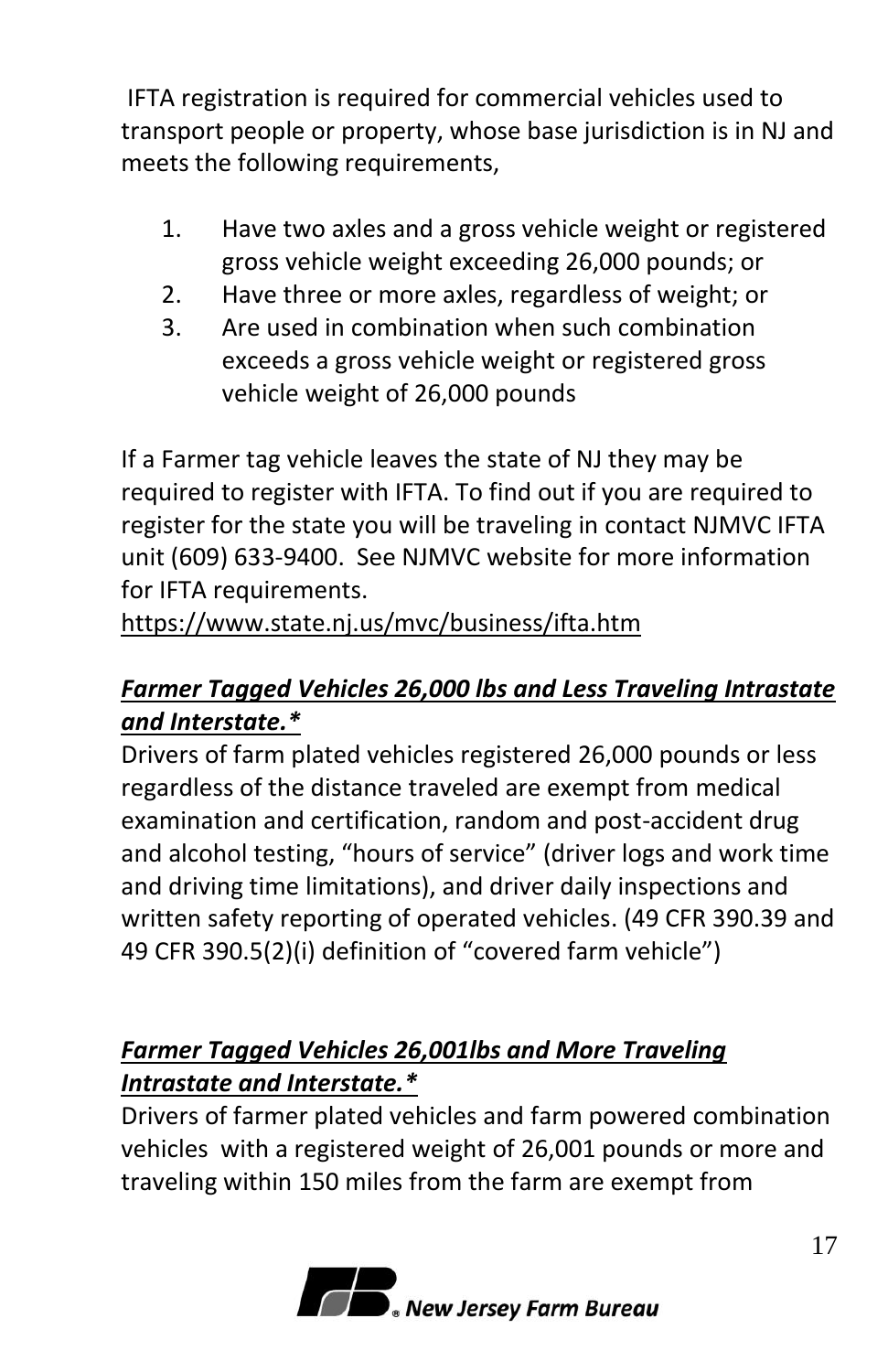requirements for medical examination and certification, random and post-accident drug and alcohol testing, "hours of service" (driver logs and work time and driving time limitations), and driver daily inspections and written safety reporting of operated vehicles (49 CFR 390.39 and 49 CFR 390.5's definition of "covered farm vehicle").

\* The information provided does not preempt standards and requirements that apply to vehicles and drivers of vehicles that carry hazardous materials in quantities that require the vehicle to display hazmat placards.

## **Hours of service**

Below is a list of Hours of Service and Agricultural Exemptions.

- 49 CFR § 395.1(k) provides exceptions from the HOS rules, during planting and harvesting periods as determined by the State, for the transportation of agricultural commodities (including livestock, bees, horses, fish used for food, and other commodities that meet the definition of "agricultural commodity" under § 395.2) within a 150 air-mile radius from the source of the commodities. The exception also applies to the transport of farm supplies for agricultural purposes shipped from either a wholesale or retail distribution point to the location the supplies will be used or from a wholesale distribution point to a retailer.
- The HOS regulations do not apply to the transportation of agricultural commodities operating completely within the 150 air-mile radius by for hire or private carriers. Therefore, work and driving hours are not limited and the driver is also not required to use an Electronic Logging Device (ELD) or keep paper logs. In an operation where a driver uses a vehicle equipped with an ELD, a driver that is exempt can

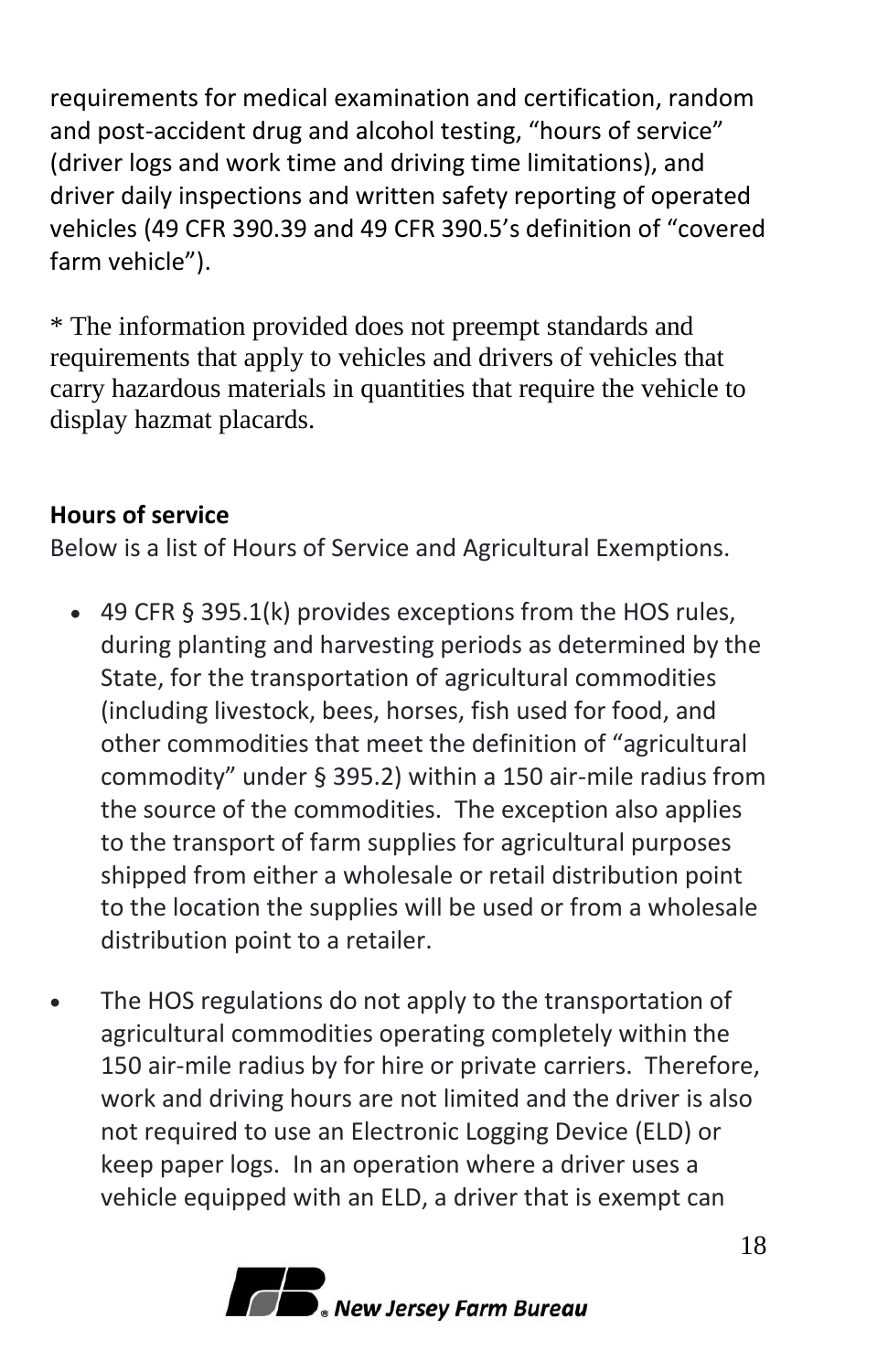use an "Exempt Driver" account or annotate the time as exempt ag operation.

- Once a driver operates beyond the 150 air-mile radius, the HOS regulations apply. Therefore, starting at the time and location where the transporter goes past the 150 air-mile radius, the driver must maintain logs using an ELD, unless the driver or the vehicle meets one of the limited ELD exemptions. The driver must work and drive within the limitations of the HOS rules when operating beyond the 150 air-mile radius. Time spent working within the 150 air-mile radius does not count toward the driver's daily and weekly limits.
- When operating within the 150 air-mile radius the driver can either identify the movement of the commercial motor vehicle as authorized personal use on the ELD or refrain from logging into the ELD.
- Drivers transporting agricultural commodities are not required to use an ELD if the vehicle was manufactured before the model year 2000, provided they prepare paper logs, or if they do not operate outside of the 150 air-mile radius for more than 8 days during any 30-day period, provided they prepare paper logs on the days when they are not exempt from the HOS rules.
- Covered farm vehicles, as defined in 49 CFR § 390.5T, are exempted from the HOS regulations per 49 CFR § 395.1(s). Carriers operating under this exemption are also not required to have an ELD. This only applies to private transportation of agricultural commodities (including livestock, bees, horses, fish used for food, and other commodities that meet the definition of "agricultural commodity" under § 395.2), machinery and supplies, to or

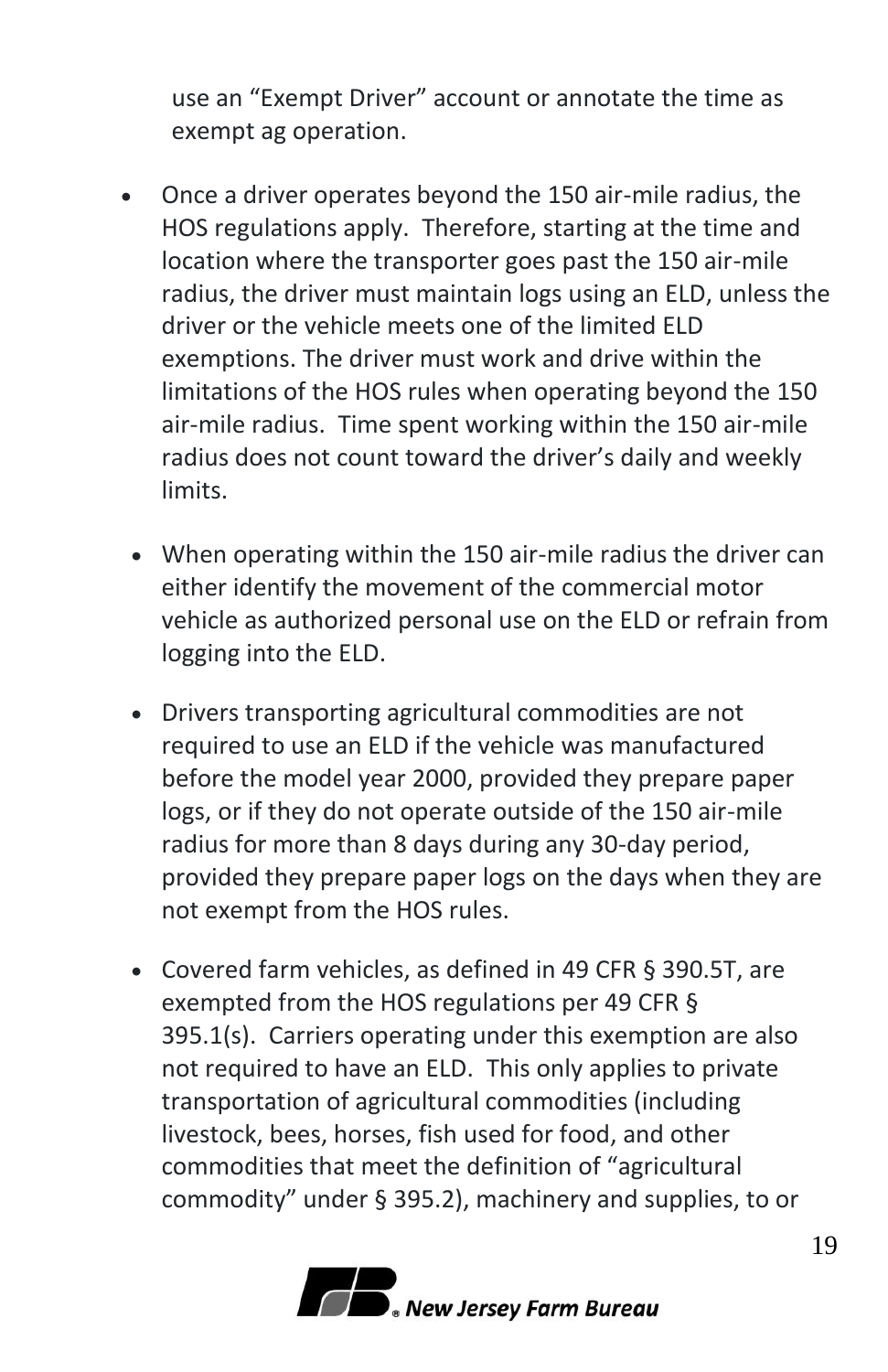from a farm or ranch by the owner or operator of a farm or ranch, or their family members or employees.

• Drivers hauling livestock and insects, regardless of distance (per FMCSA, exempt until further notice)

#### <span id="page-19-0"></span>**Minimum Age Requirements May Apply to Drivers of Interstate Operated Farm Vehicles and Combinations Over 10,000 Pounds\***

| <b>Minimum</b><br>age | <b>Type of Registered Vehicle</b><br>Driven                                                                                                        | <b>Miles from Vehicle</b><br><b>Owners Farm</b> |
|-----------------------|----------------------------------------------------------------------------------------------------------------------------------------------------|-------------------------------------------------|
| none                  | 10,001 lbs or more single<br>unit (not towing a trailer)<br>(49 CFR 391.2(c) and 49 CFR<br>390.5's definition of "farm<br>vehicle driver")         | within 150 miles                                |
| 18                    | farm-vehicle-powered<br>combinations with a<br>weight or weight rating<br>greater than 10,000<br>pounds(49 CFR 391.67)                             | within 150 miles                                |
| 21                    | farm vehicle or any farm<br>vehicle combination with a<br>weight or weight rating<br>greater than 10,000(49<br>CFR 391.11(b)(1)). Must<br>have CDL | outside of 150 miles                            |

\* The information provided does not preempt standards and requirements that apply to vehicles and drivers of vehicles that carry hazardous materials in quantities that require the vehicle to display hazmat placards.

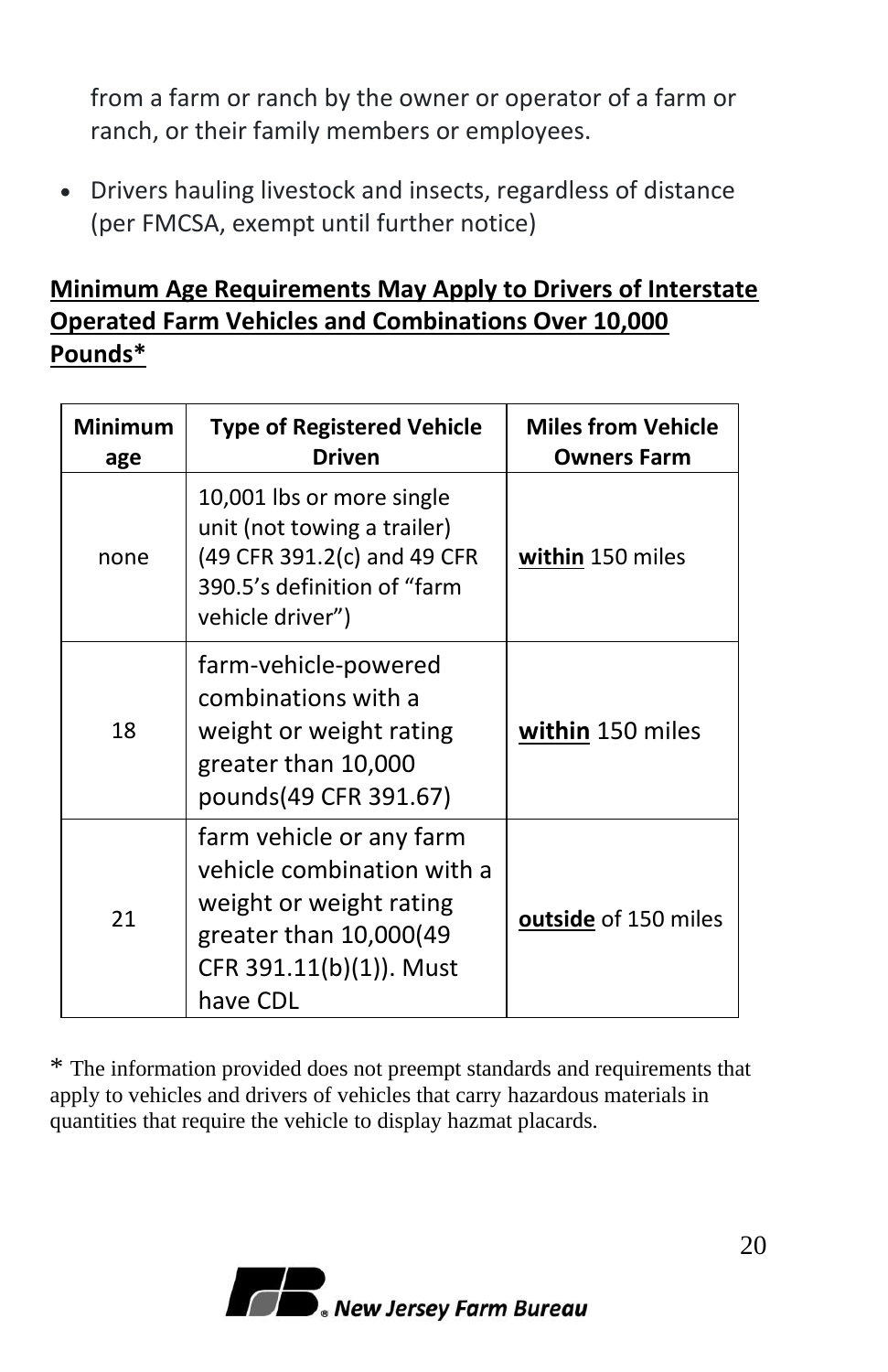#### *Drivers of Interstate-Operated Farm Vehicles and Combinations Over 10,000 Pounds Must Comply with Safe Operation Standards*

Drivers of farm plated vehicles with a weight rating more than 10,000lbs must comply with the requirements for safe operation of commercial vehicles under Federal Motor Carrier Regulations. This includes limited actions that inhibit driving such as drugs, alcohol and fatigue also including emergency equipment, safety inspection of vehicle and cargo. See (49 CFR Part 392) for details This section also includes the requirement for 3 safety warning devices when stopped on road or shoulder. Devices should be placed accordingly:

- One on the traffic side of and 4 paces (approximately 10 feet) from the stopped commercial motor vehicle in the direction of approaching traffic;
- One at 40 paces (approximately 100 feet) from the stopped commercial motor vehicle in the center of the traffic lane or shoulder occupied by the commercial motor vehicle and in the direction of approaching traffic; and
- One at 40 paces (approximately 100 feet) from the stopped commercial motor vehicle in the center of the traffic lane or shoulder occupied by the commercial motor vehicle and in the direction away from approaching traffic. (49 C.F.R. sec.392.22)

Under [49 CFR Part 392] the regulation requires the adherence to [49 CFR Part 393.95] for emergency requirement for power vehicles. The rule includes the requirement for fire extinguisher among others.

- A fire extinguisher having an Underwriters' Laboratories rating of 5 B:C or more; or
- Two fire extinguishers, each of which has an Underwriters' Laboratories rating of 4 B:C or more.

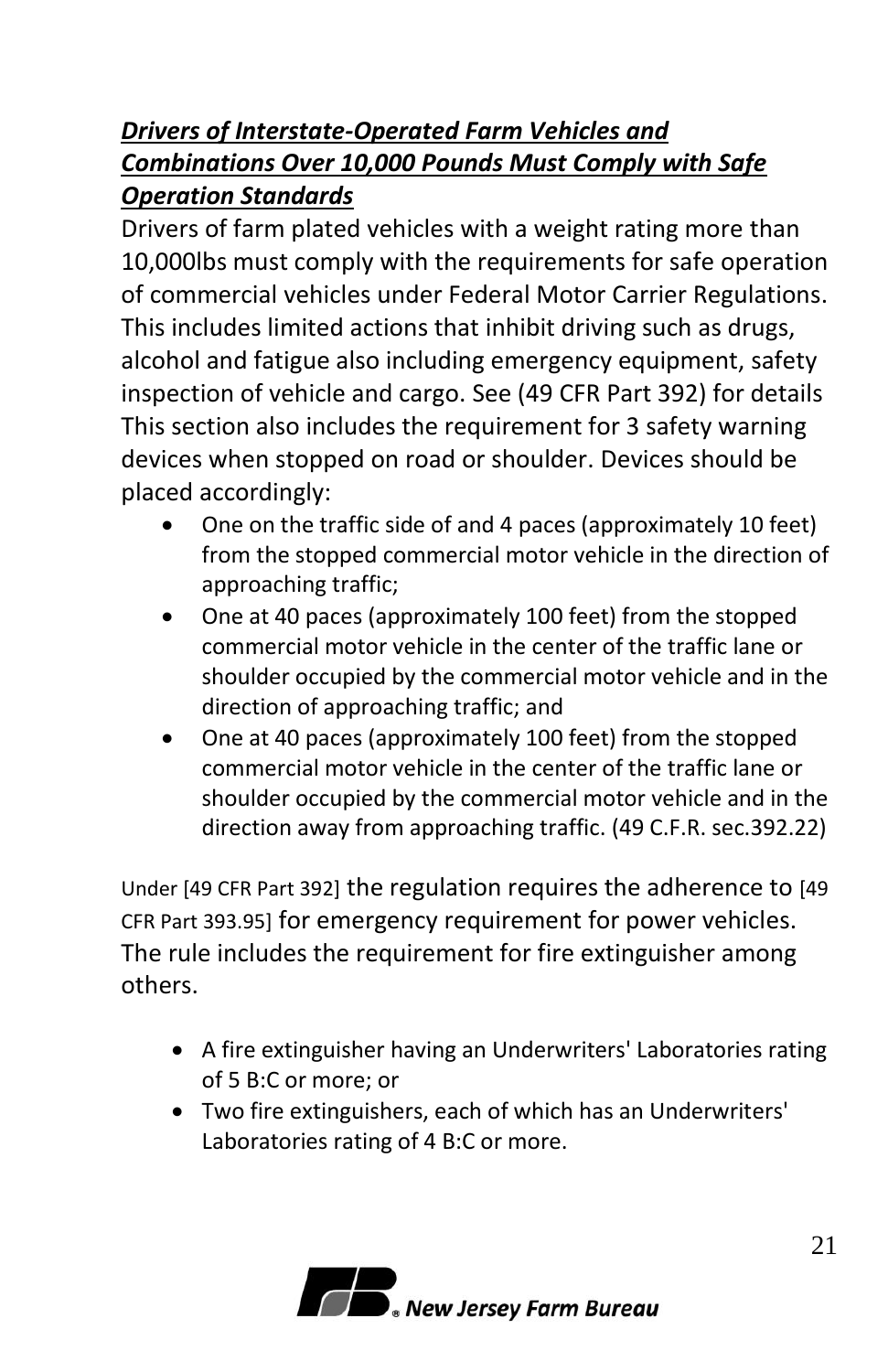- (2) *Labeling and marking.* Each fire extinguisher required by this section must be labeled or marked by the manufacturer with its Underwriters' Laboratories rating.
- (3) *Visual Indicators.* The fire extinguisher must be designed, constructed, and maintained to permit visual determination of whether it is fully charged.
- (4) *Condition, location, and mounting.* The fire extinguisher(s) must be filled and located so that it is readily accessible for use. The extinguisher(s) must be securely mounted to prevent sliding, rolling, or vertical movement relative to the motor vehicle.
- (5) *Extinguishing agents.* The fire extinguisher must use an extinguishing agent that does not need protection from freezing. Extinguishing agents must comply with the toxicity provisions of the Environmental Protection Agency's Significant New Alternatives Policy (SNAP) regulations under 40 CFR Part 82, Subpart G.

# <span id="page-21-0"></span>**Vehicle inspections**

Beginning May 1, 2016, the New Jersey Motor Vehicle Commission has changed the inspection requirements for certain vehicles. Due to the cessation of tailpipe emission testing, the following passenger vehicles now will be exempted from inspection:

- Gasoline powered vehicles registered passenger, model year 1995 & older with a GVWR 8,500 pounds or less.
- Gasoline powered vehicles registered passenger, model year 2007 & older with a GVWR 8,501 to 14,000 pounds.
- Gasoline powered vehicles registered passenger, model year 2013 & older with a GVWR 14,001 pounds or more.

A passenger vehicle is considered any vehicle registered with one of the following registration codes:

- 1 through 9
- 12 (not utilized to transport passengers as in the manner of a bus)
- 15

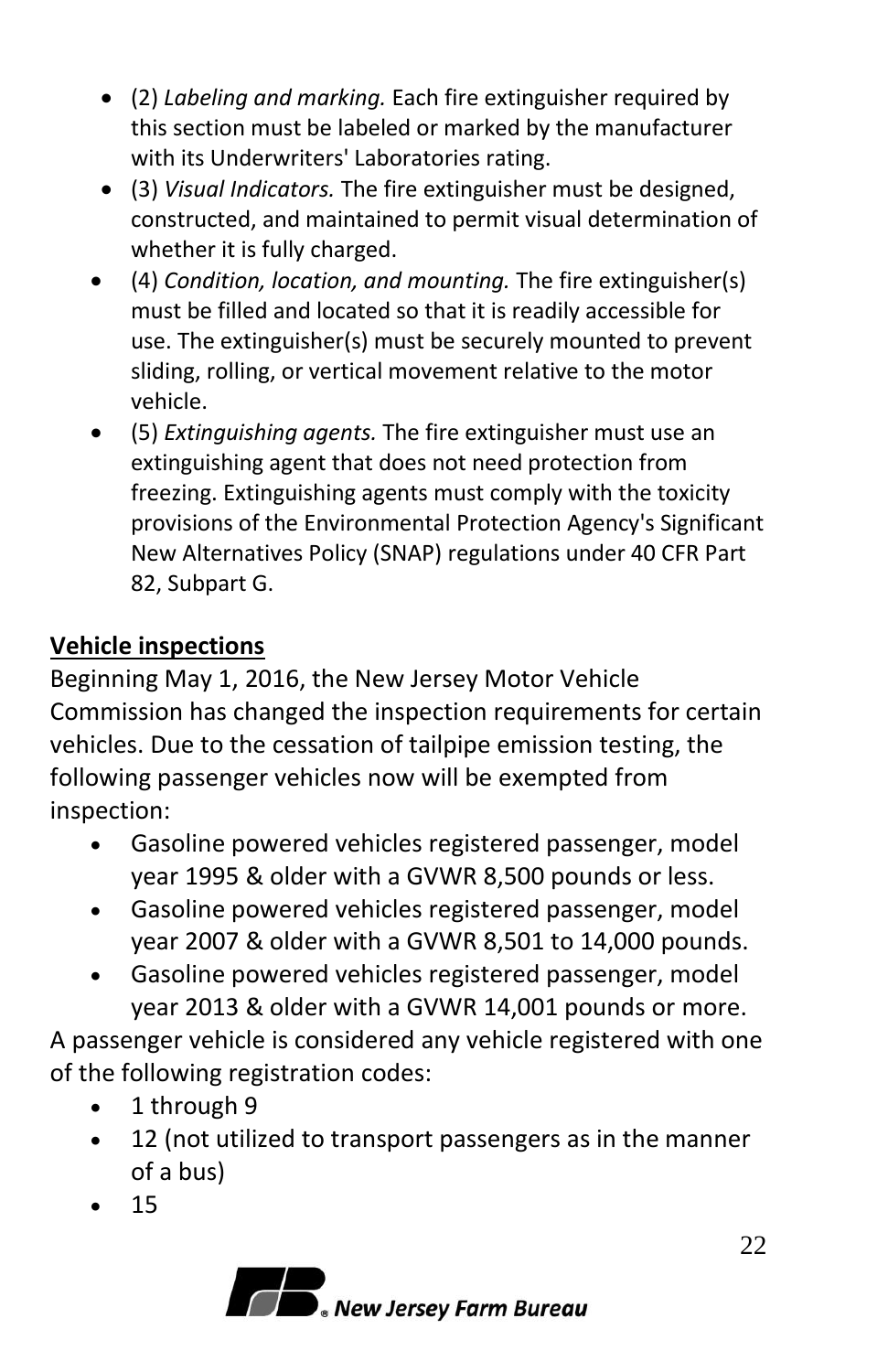- 31 (This is the Farmer Tag)
- 73

Additionally, owners of the exempted vehicles will be sent a notice six (6) to eight (8) weeks before their vehicle would have been due for inspection. Owners should remove the inspection sticker once it expires and keep the notice that is sent to them.

# <span id="page-22-0"></span>*Vehicles that have to be inspected every 2 years for emissions*

Gasoline and bi-fueled vehicles plated as passenger, not-forprofit, governmental, commuter van, farmer or farm truck model year 1996 and newer with a gross vehicle weight rating (GVWR) 8,500 pounds or less, five (5) model years and older, excluding buses.

• Gasoline and bi-fueled vehicles plated as passenger, not-forprofit, governmental, commuter van, farmer or farm truck model year 2008 and newer with a gross vehicle weight rating (GVWR) from 8,501 to 14,000 pounds, five (5) model years and older, excluding buses.

• Gasoline and bi-fueled vehicles plated as passenger, not-forprofit, governmental, commuter van, farmer or farm truck model year 2014 and newer with a gross vehicle weight rating (GVWR) 14,001 pounds or greater, five (5) model years and older, excluding buses.

• Diesel-powered, passenger motor vehicles plated as passenger, not-for-profit, governmental, commuter van, farmer or farm truck model year 1997 and newer with a gross vehicle weight rating ( GVWR) 8,500 pounds o r less, five (5) model years and older, excluding buses.

<span id="page-22-1"></span>*Vehicle exempt from periodic diesel emissions test (Puff-test)*

•Heavy duty Diesel trucks 18,000 or more pounds that is registered pursuit to [N.J.S.A 39:3-25] or [N.J.S.A 39:3-24] (Farmer, Farm Use tag) [N.J.A.C 13:20-26.17]

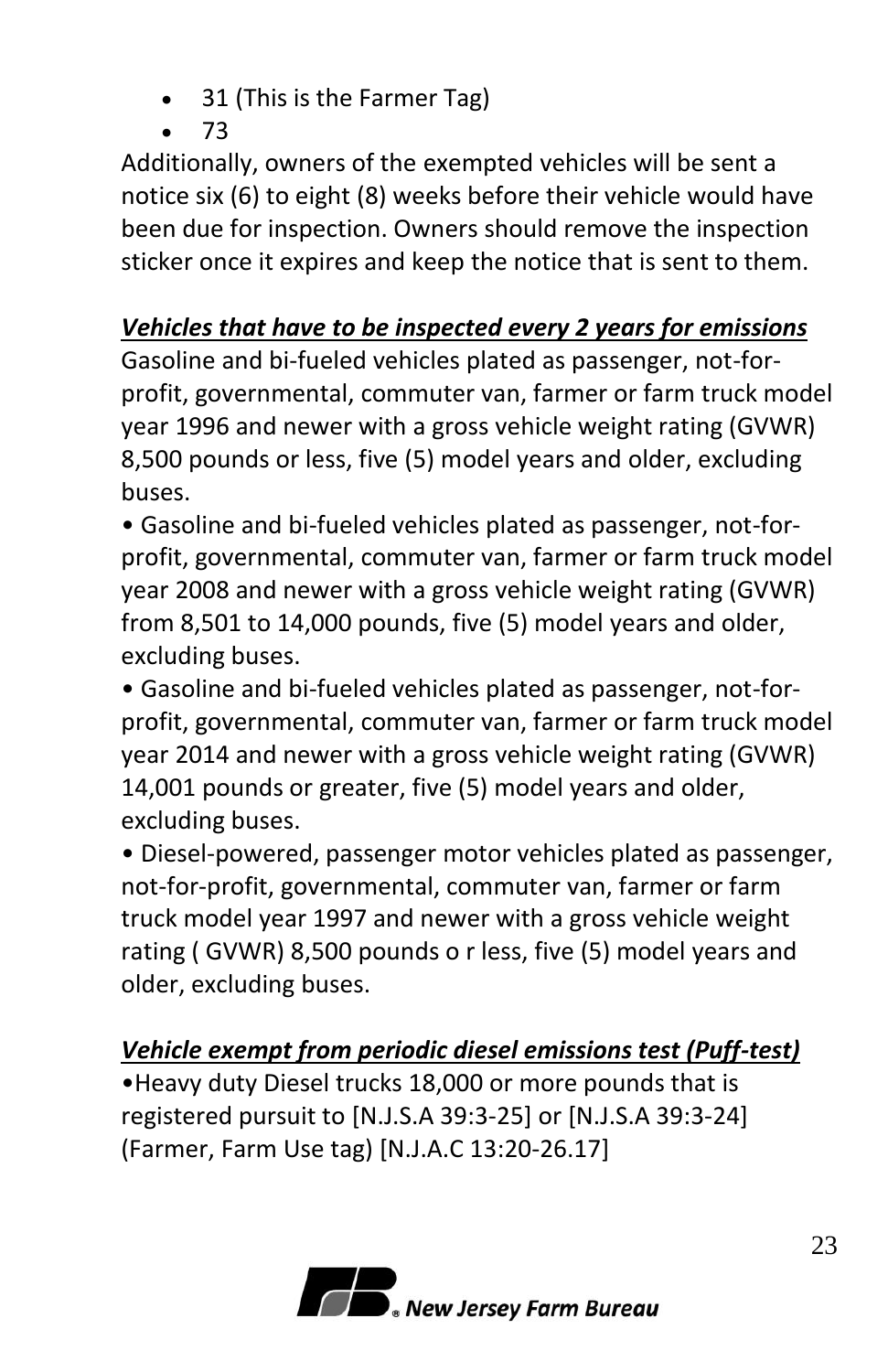### <span id="page-23-0"></span>**Farm equipment that does not need inspection**

- Farm tractors and traction equipment
- Farm machinery and implements
- All diesel-powered vehicles with a gross vehicle weight rating (GVWR) 8,501 to 17,999 that are plated passenger, not for profit, governmental, commuter van, farmer or farm truck except buses
- All diesel-powered vehicles model year 1996 and older that are plated passenger, not for profit, governmental, commuter van, farmer or farm truck except buses

# <span id="page-23-1"></span>*Equipment Lighting Requirements for Farm equipment and Trucks*

Agricultural Machinery and implements, and farm tractors when used on a public highway, must have adequate means to control movement and stop to hold vehicle on any up or down grade. [N.J.S.A 39:3-68]

## **Lighting equipment for tractors**

All vehicles, including agricultural machinery or implements, road machinery, road rollers, traction engines and farm tractors are required to be equipped with lamps during the times when lighted lamps are required such as Fog, rain, or smoke with at least one lighted lamp or lantern exhibiting a white light visible from a distance of five hundred feet to the front of such vehicle and with a lamp or lantern exhibiting a red light visible from a distance of five hundred feet to the rear, and such lamps and lanterns shall exhibit lights to the sides of such vehicle. [N.J.S.A 39:3-65]

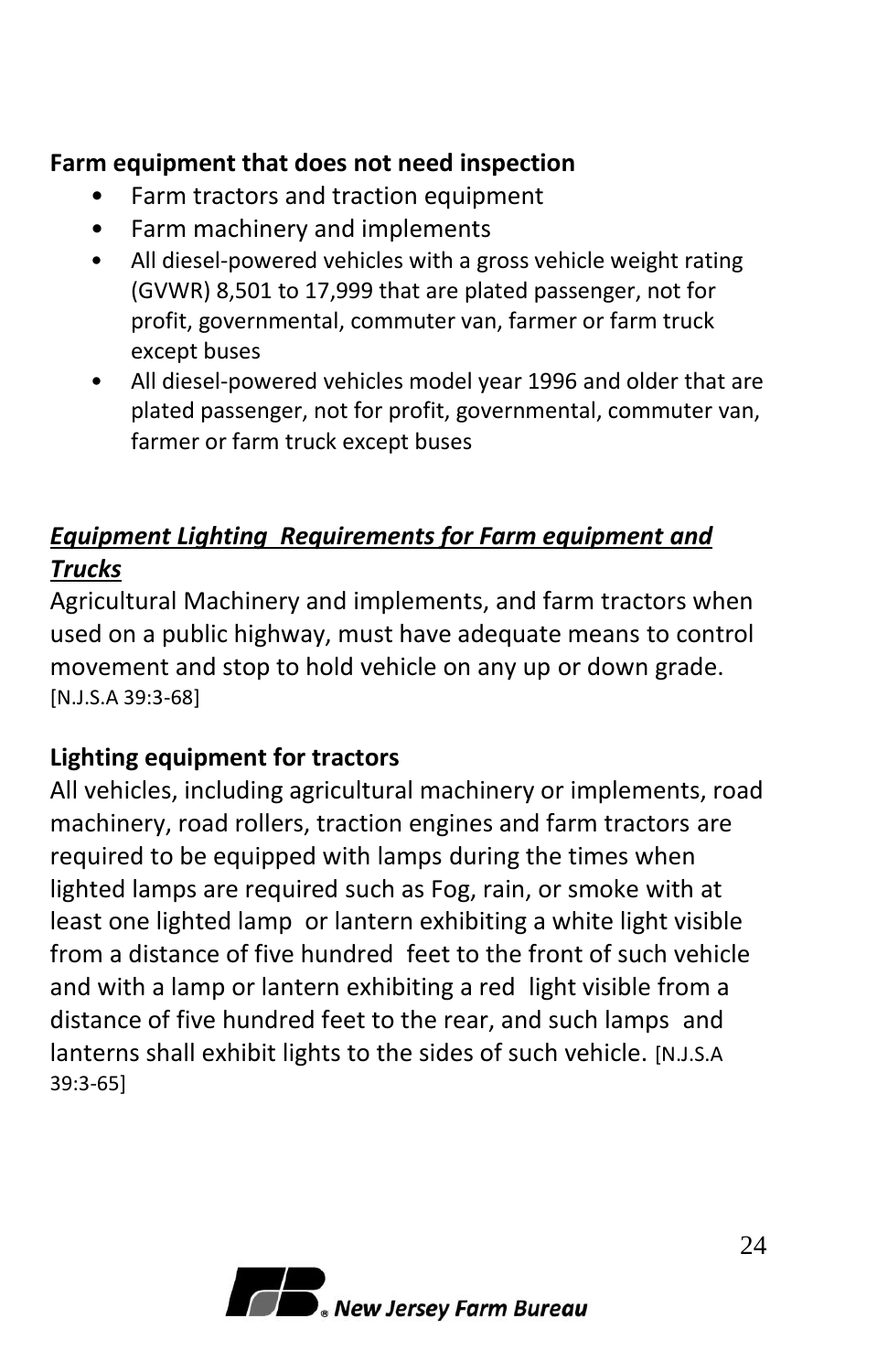#### **Maintenance of lamps, reflectors, etc.**

All lamps, reflectors and other illuminating devices required by this article shall be kept clean and in good working order and, as far as practicable, shall be mounted in such a manner as to reduce the likelihood of their being obscured by mud or dust thrown up by the wheels. [N.J.S.A 39:3-66]

## **Lighting equipment for Farm trucks**

Every motor vehicle must be equipped with at least 2 headlamps, 2 front turn signals, 2 tail lamps, 2 stop lamps, 2 rear turn signals and 2 reflectors. Turn signal are not required on the rear of a truck tractor equipped with double faced turn signals on or near the front that are visible to passing drivers. [N.J.S.A 39:3-61a]

Every truck tractor manufactured after January 1, 1965, shall be equipped on the front with two clearance lamps, one at each side, and three identification lamps, which shall be in addition to the lamps provided for in paragraph (a) of this section. Where the cab is not more than 42 inches wide at the front roof line, a single lamp at the center of the cab shall be deemed to comply with the requirement for front identification lamps. Reflectors required on the rear of a truck tractor may be located on the rear of the cab, one at each side. [N.J.S.A 39:3-61b]

Every truck 80 inches or more in over-all width, except a dump truck and except a truck 80 inches or more in over-all width which is not in excess of 25 feet in over-all length and manufactured prior to January 1, 1965, shall be equipped with the following lamps and reflectors in addition to those provided for in [N.J.S.A 39:3-61(a)] above.

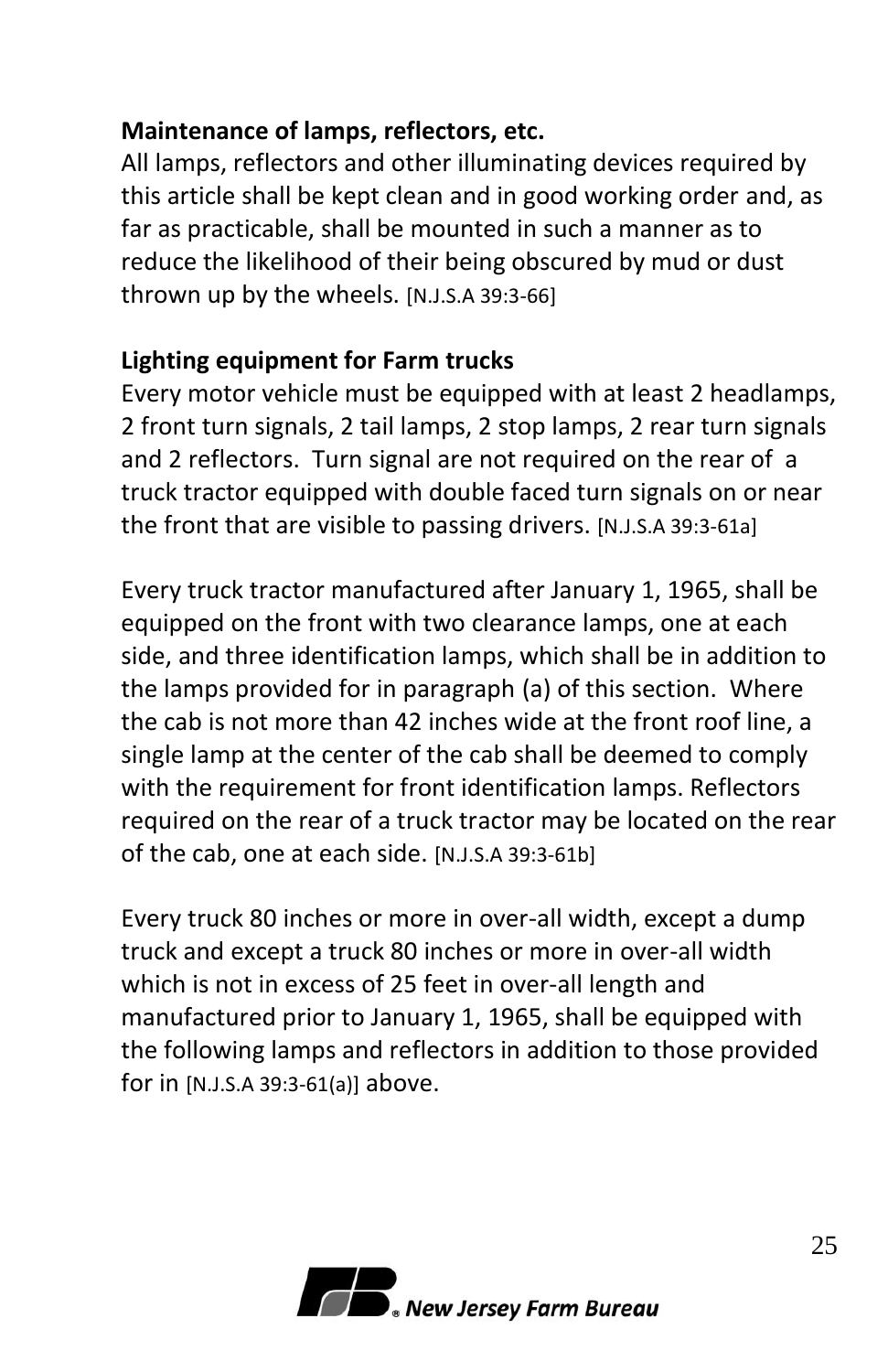### On the front of truck

two clearance lamps, one at each side, and three identification lamps except that where the cab is not more than 42 inches wide at the front roof line, a single lamp at the center of the cab shall be deemed to comply with the requirement for front identification lamps;

On the rear of truck two clearance lamps, one at each side, and three identification lamps;

On each side of truck

one side-marker lamp and one reflector at or near the front, and one side-marker lamp and one reflector at or near the rear.

#### **Lighting Equipment for Trailers and Semitrailers**

Every trailer or semitrailer shall be equipped on the rear with two tail lamps, two stop lamps, two turn signals, and two reflectors, one of each at each side, and with adequate license plate illumination.

Every trailer or semitrailer 80 inches or more in over-all width, except a dump truck trailer, a dump truck semitrailer, or a converter dolly, shall be equipped with the following lamps and reflectors in addition to those above.

On the front

• two clearance lamps, one at each side;

On the rear

two clearance lamps, one at each side, and except with respect to cable reel trailers, three identification lamps;

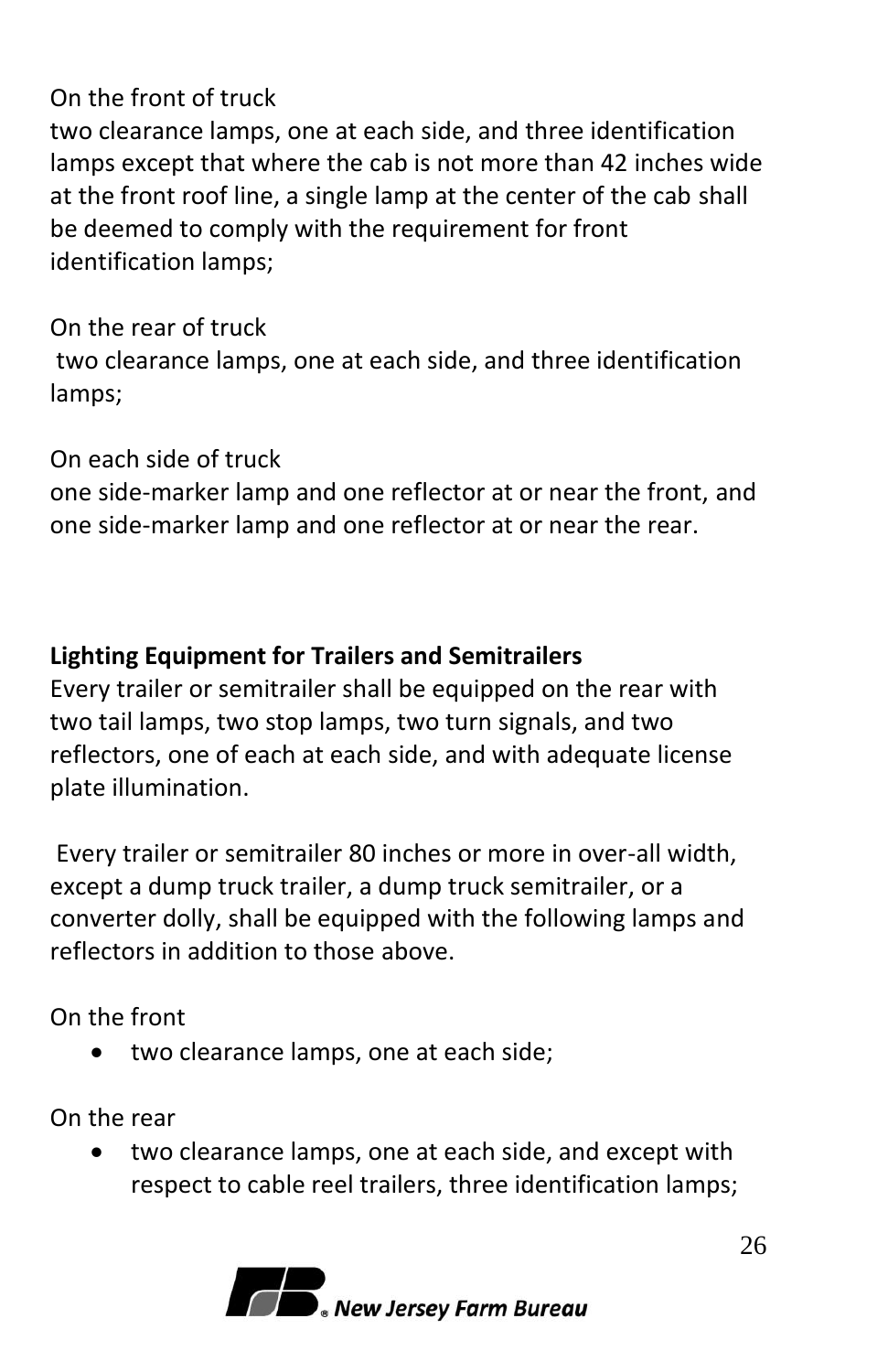On each side

- One side-marker lamp and one reflector at or near the front
- One side-marker lamp and one reflector at or near the rear

Any trailer or semi-trailer vehicle 30 feet or more in length, at least one additional side-marker lamp at optional height and at least one additional reflector, the additional lamp or lamps and reflector or reflectors to be at or near the center or at approximately uniform spacing in the length of the vehicle. [N.J.S.A 39:3-61e]

# <span id="page-26-0"></span>*Sales Tax Exemption for Farm Trucks*

The New Jersey Sales and Use Tax Act provides an exemption for the sale of commercial trucks and truck tractors, which are registered pursuant to N.J.S.A 39:3-24 or 39:3-25 and have a gross vehicle rating in excess of 18,000 pounds.

The Division has determined that the 18,000 pound GVWR requirement can be met by a combination of the gross weight of the truck itself, as specified by the manufacturer, and the weight of the towed vehicle, as indicated by the truck's towing capacity.

In order to support the exemption at the time of purchase, a New Jersey motor vehicle dealer must verify the GVWR of the truck and its towing capacity. The dealer should then obtain from the purchaser a completed copy of the Exempt Use Certificate (ST-4) indicating N.J.S.A 54:32B-8.43 as the basis of the exemption, and register the truck as a farm vehicle with the New Jersey Motor Vehicle Commission.